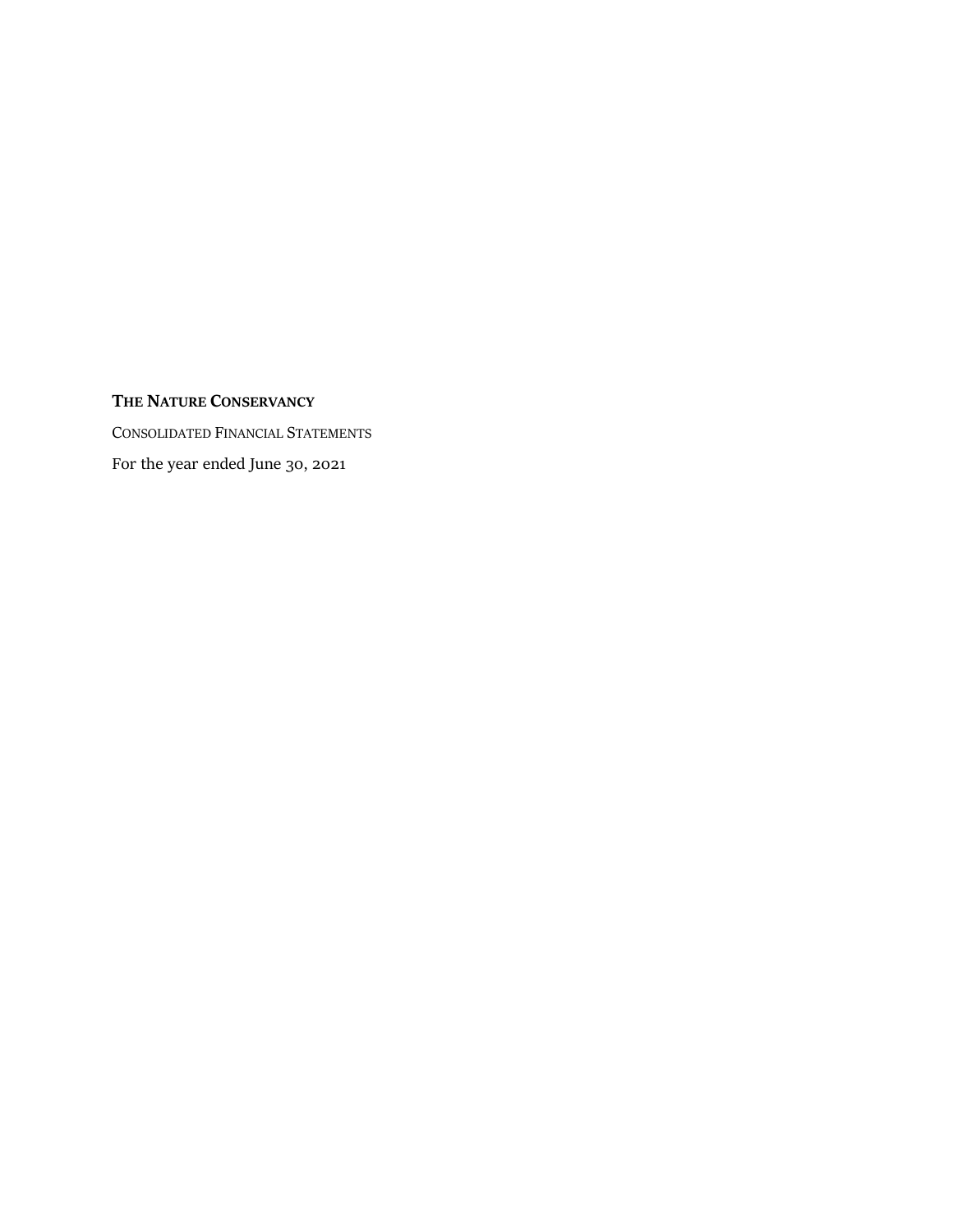

### **Report of Independent Auditors**

To the Board of Directors of The Nature Conservancy

We have audited the accompanying consolidated financial statements of The Nature Conservancy and its chapters and affiliates (the "Conservancy"), which comprise the consolidated statement of financial position as of June 30, 2021, and the related consolidated statements of activities and of cash flows for the year then ended.

### *Management's Responsibility for the Consolidated Financial Statements*

Management is responsible for the preparation and fair presentation of the consolidated financial statements in accordance with accounting principles generally accepted in the United States of America; this includes the design, implementation, and maintenance of internal control relevant to the preparation and fair presentation of consolidated financial statements that are free from material misstatement, whether due to fraud or error.

# *Auditors' Responsibility*

Our responsibility is to express an opinion on the consolidated financial statements based on our audit. We conducted our audit in accordance with auditing standards generally accepted in the United States of America. Those standards require that we plan and perform the audit to obtain reasonable assurance about whether the consolidated financial statements are free from material misstatement.

An audit involves performing procedures to obtain audit evidence about the amounts and disclosures in the consolidated financial statements. The procedures selected depend on our judgment, including the assessment of the risks of material misstatement of the consolidated financial statements, whether due to fraud or error. In making those risk assessments, we consider internal control relevant to the Conservancy's preparation and fair presentation of the consolidated financial statements in order to design audit procedures that are appropriate in the circumstances, but not for the purpose of expressing an opinion on the effectiveness of the Conservancy's internal control. Accordingly, we express no such opinion. An audit also includes evaluating the appropriateness of accounting policies used and the reasonableness of significant accounting estimates made by management, as well as evaluating the overall presentation of the consolidated financial statements. We believe that the audit evidence we have obtained is sufficient and appropriate to provide a basis for our audit opinion.

### *Opinion*

In our opinion, the consolidated financial statements referred to above present fairly, in all material respects, the financial position of The Nature Conservancy and its chapters and affiliates as of June 30, 2021, and the changes in their net assets and their cash flows for the year then ended in accordance with accounting principles generally accepted in the United States of America.

### *Other Matter*

Our audit was conducted for the purpose of forming an opinion on the consolidated financial statements taken as a whole. The accompanying supplemental schedules of consolidated statements of financial position as of June 30, 2021 and 2020 and of summarized consolidated statements of activities for the years ended June 30, 2021 and 2020, are presented for purposes of additional analysis and are not a required part of the consolidated financial statements. The information is the responsibility of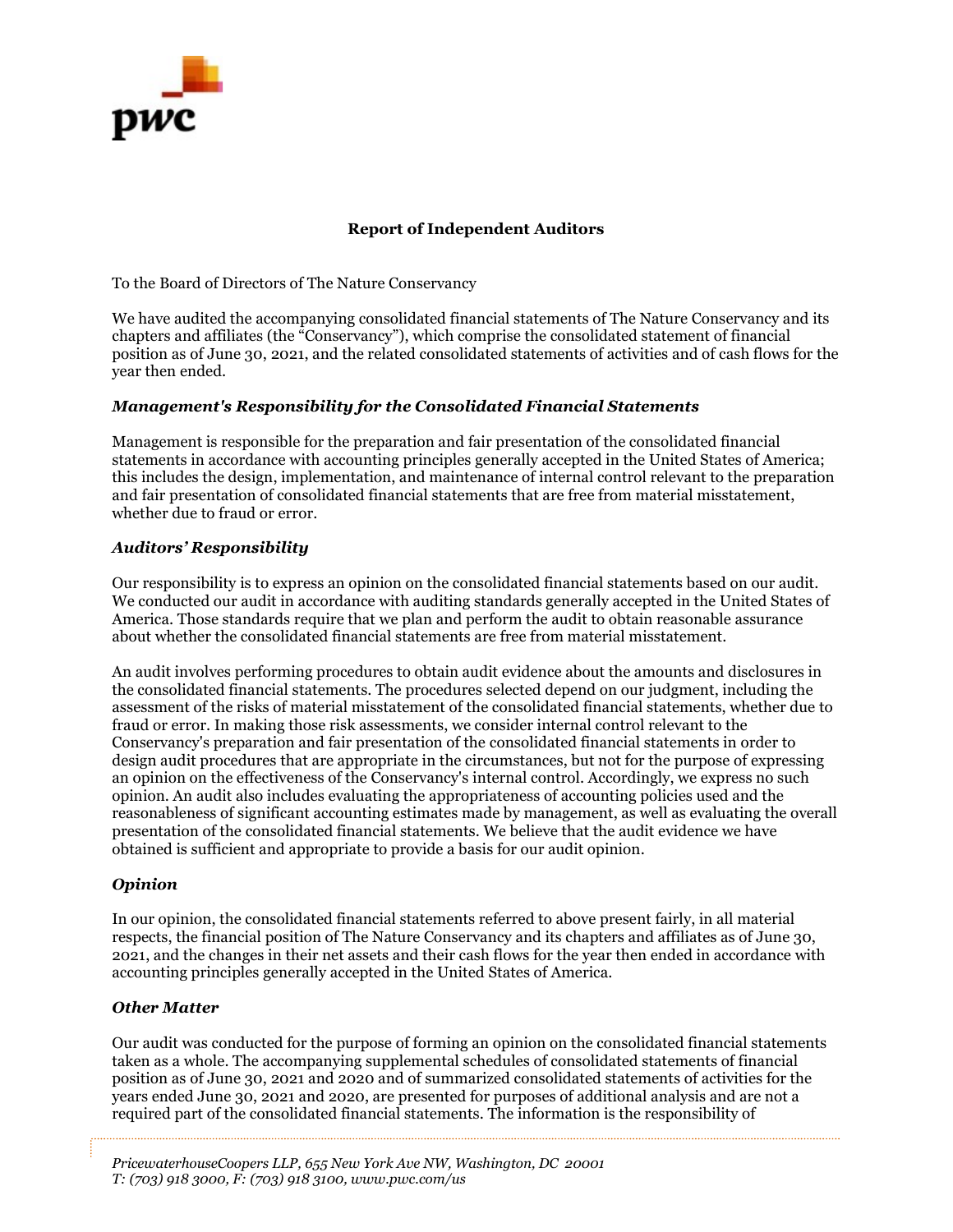management and was derived from and relates directly to the underlying accounting and other records used to prepare the consolidated financial statements.

The 2021 information has been subjected to the auditing procedures applied in the audit of the consolidated financial statements and certain additional procedures, including comparing and reconciling such information directly to the underlying accounting and other records used to prepare the consolidated financial statements or to the consolidated financial statements themselves and other additional procedures, in accordance with auditing standards generally accepted in the United States of America. In our opinion, the 2021 information is fairly stated, in all material respects, in relation to the consolidated financial statements taken as a whole.

We previously audited the consolidated statement of financial position as of June 30, 2020, and the related consolidated statements of activities and of cash flows for the year then ended (not presented herein), and in our report dated December 22, 2020, we expressed an unmodified opinion on those consolidated financial statements. In our opinion, the information set forth in the accompanying supplemental schedules of consolidated statements of financial position as of June 30, 2020 and of summarized consolidated statements of activities for the year then ended is consistent, in all material respects, with the audited consolidated financial statements from which it has been derived.

Princewatchouse Coopers LLP

Washington, DC December 15, 2021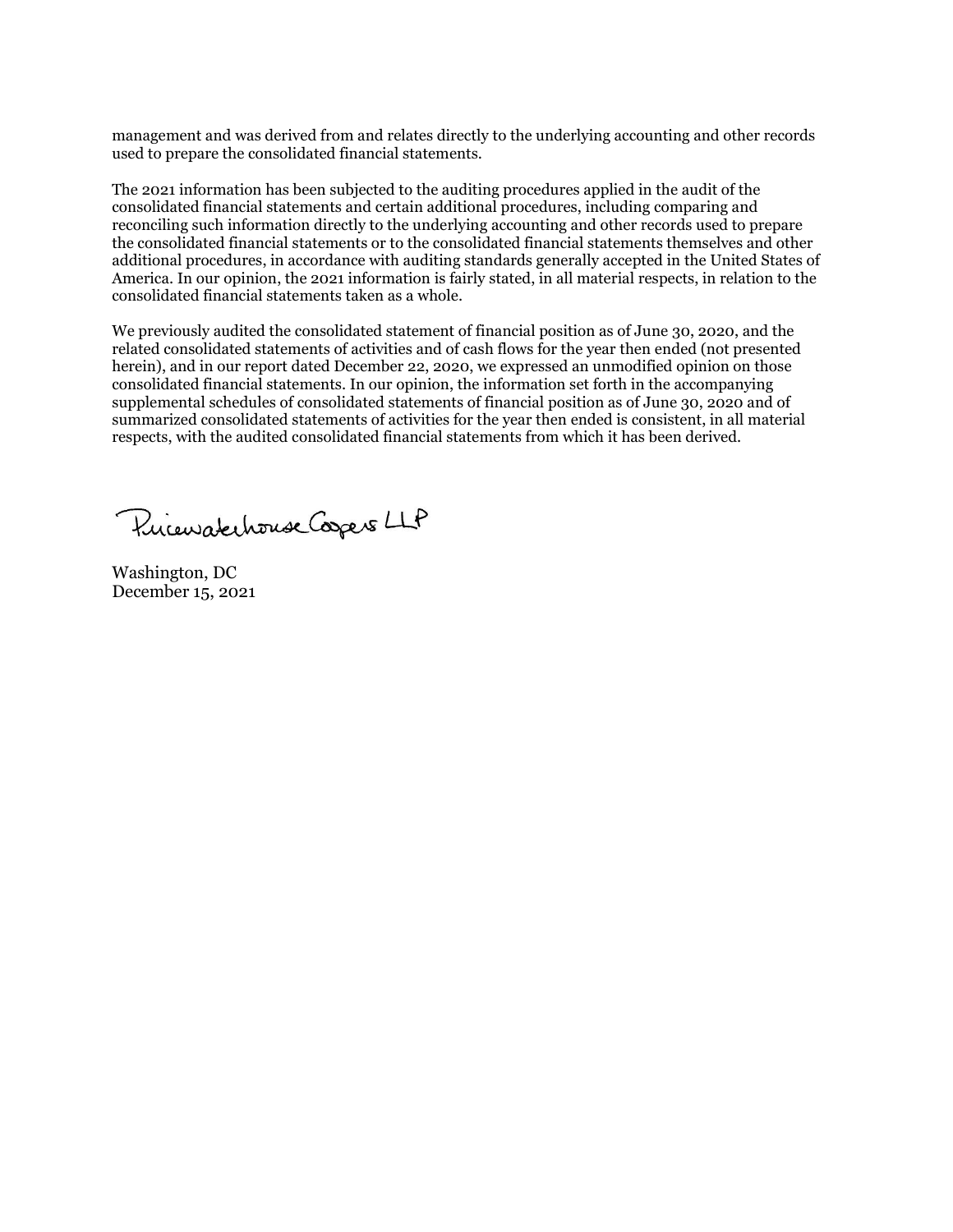# **CONSOLIDATED STATEMENT OF FINANCIAL POSITION**

AS OF JUNE 30, 2021 *Amounts in thousands*

#### **Assets**

| Cash and cash equivalents                             | 116,054         |
|-------------------------------------------------------|-----------------|
| Restricted cash and cash equivalents                  | 47,675          |
| Restricted short-term investments                     | 35,578          |
| Government grants and contracts receivable            | 20,754          |
| Notes and other receivables, net                      | 77,164          |
| Deposits, prepaid expenses and other assets           | 93,058          |
| Pledges receivable, net                               | 233,861         |
| Securities pledged under securities lending agreement | 61,265          |
| Non-conservation lands                                | 10,712          |
| Investments                                           | 3,360,086       |
| Right of use assets                                   | 42,337          |
| Property and equipment, net                           | 151,504         |
| Conservation lands                                    | 2,171,166       |
| Conservation easements                                | 2,415,002       |
| <b>Total assets</b>                                   | \$<br>8,836,216 |

### **Liabilities**

| Accounts payable and accrued liabilities   |         |
|--------------------------------------------|---------|
| Payable under securities lending agreement | 61,265  |
| Deferred revenue and refundable advances   | 164,700 |
| Lease liabilities                          |         |
| Bonds and notes payable - Recourse         | 305,522 |
| Split interest arrangements                |         |
| <b>Total liabilities</b>                   |         |

### **Net Assets**

| Without donor restrictions, including noncontrolling interests of \$67,205 | \$ | 6,251,576 |
|----------------------------------------------------------------------------|----|-----------|
| With donor restrictions                                                    |    | 1,637,685 |
| Total net assets                                                           | S  | 7,889,261 |
| Total liabilities and net assets                                           |    | 8,836,216 |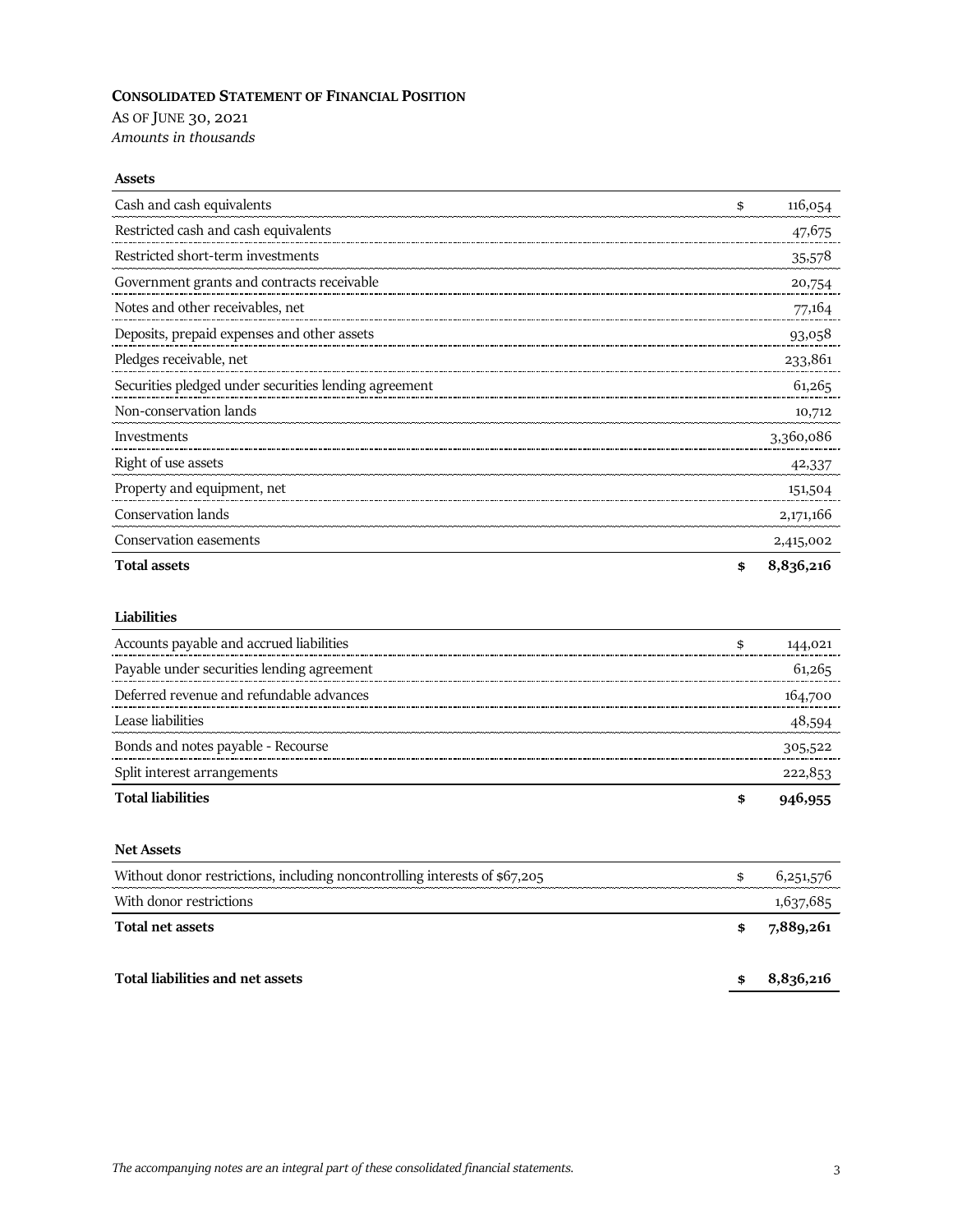# **CONSOLIDATED STATEMENT OF ACTIVITIES**

AS OF JUNE 30, 2021 *Amounts in thousands*

|                                                                 | <b>Without Donor</b> | <b>With Donor</b>   |                 |
|-----------------------------------------------------------------|----------------------|---------------------|-----------------|
| <b>Operating Activities</b>                                     | <b>Restrictions</b>  | <b>Restrictions</b> | Total           |
| <b>Contribution Revenues</b>                                    |                      |                     |                 |
| Dues and contributions                                          | \$<br>328,430        | \$<br>479,891       | \$<br>808,321   |
| Contributed goods and services                                  | 34,695               |                     | 34,695          |
| Contributed land and easements for conservation                 | 34,791               |                     | 34,791          |
| Contributed non-conservation land                               | 5,201                | 1,113               | 6,314           |
| Government grants and contracts                                 | 104,790              |                     | 104,790         |
| <b>Total contribution revenues</b>                              | 507,907              | 481,004             | 988,911         |
| Sales of conservation land and easements                        | 62,279               |                     | 62,279          |
| Investment returns on operating activities                      | 44,876               |                     | 44,876          |
| Other income                                                    | 99,351               | 4,151               | 103,502         |
| <b>Total revenues</b>                                           | 714,413              | 485,155             | 1,199,568       |
| Allocation of endowment spending                                | 65,624               |                     | 65,624          |
| Net assets released from restriction                            | 394,221              | (394, 221)          |                 |
| <b>Total revenues and reclassifications</b>                     | \$<br>1,174,258      | \$<br>90,934        | \$<br>1,265,192 |
| <b>Expenses</b>                                                 |                      |                     |                 |
| Conservation activities and actions                             | \$<br>546,505        | \$                  | \$<br>546,505   |
| Book value of conservation land and easements                   | 73,722               |                     | 73,722          |
| <b>Total program expenses</b>                                   | 620,227              |                     | 620,227         |
| General and administration                                      | 160,199              |                     | 160,199         |
| Fund-raising                                                    | 122,519              |                     | 122,519         |
| <b>Total expenses</b>                                           | 902,945              |                     | 902,945         |
| Increase (decrease) in net assets from operating activities     | \$<br>271,313        | \$<br>90,934        | \$<br>362,247   |
| <b>Non-operating Activities</b>                                 |                      |                     |                 |
| Investment returns on endowments                                | \$<br>221,375        | \$<br>118,194       | \$<br>339,569   |
| Investment returns on other non-operating activities            | 175,891              | 54,653              | 230,544         |
| Allocation of endowment spending to operations                  | (65, 624)            |                     | (65, 624)       |
| Reclassification of net assets                                  | (994)                | 994                 |                 |
| Gain on swap agreements                                         | 28,388               |                     | 28,388          |
| Foreign exchange gains (losses)                                 | 2,181                | 65                  | 2,246           |
| Contributions from noncontrolling interests                     | 25,350               |                     | 25,350          |
| Increase (decrease) in net assets from non-operating activities | \$<br>386,567        | \$<br>173,906       | \$<br>560,473   |
| Total increase/(Decrease) in net assets                         | \$<br>657,880        | \$<br>264,840       | \$<br>922,720   |
| Beginning net assets                                            | 5,593,696            | 1,372,845           | 6,966,541       |
| Ending net assets                                               | \$<br>6,251,576      | \$1,637,685         | 7,889,261       |

*The accompanying notes are an integral part of these consolidated financial statements.* 4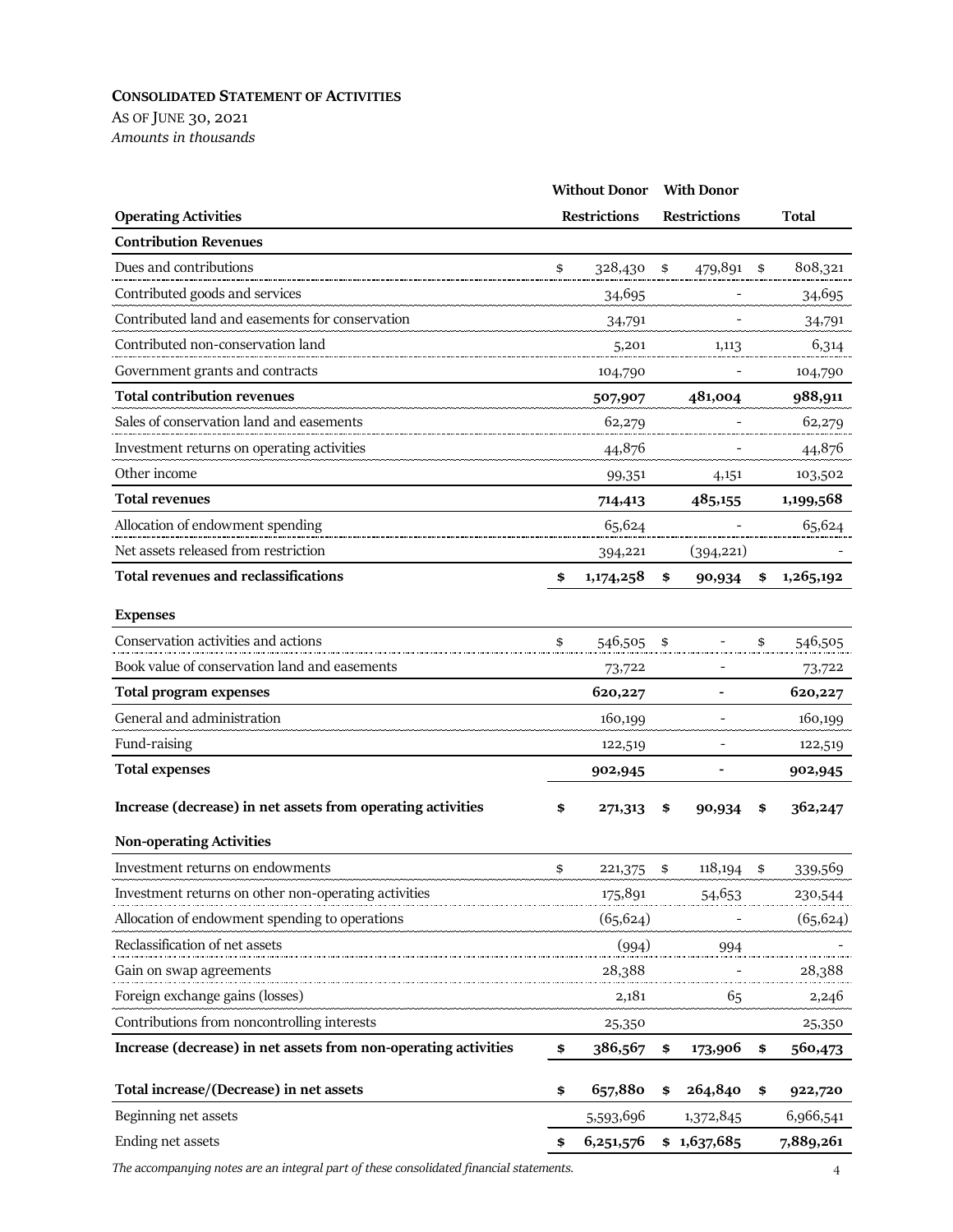# **CONSOLIDATED STATEMENT OF CASHFLOWS**

AS OF JUNE 30, 2021 *Amounts in thousands*

# **Cash Flows from Operating Activities**

| Change in Net Assets                                                                                         | \$<br>922,720 |
|--------------------------------------------------------------------------------------------------------------|---------------|
| Adjustments to reconcile changes in net assets to net cash and cash equivalents used in operating activities |               |
| Depreciation and amortization                                                                                | 10,411        |
| Contributed conservation land and easements                                                                  | (34,791)      |
| Losses on disposition of conservation lands and easements                                                    | 11,588        |
| Proceeds from sale of conservation land and easements                                                        | 62,279        |
| Purchases of conservation land and easements                                                                 | (87, 646)     |
| Change in value of split interest investment                                                                 | (73,858)      |
| Change in value of swap agreements                                                                           | 28,388        |
| Contributed securities                                                                                       | (181, 129)    |
| Proceeds from sale of contributed securities                                                                 | 195,831       |
| Contributed non-conservation land and contributed funds to be held for long term purposes                    | (25, 663)     |
| Net gain on investments                                                                                      | (562,710)     |
| Changes in assets and liabilities                                                                            |               |
| Notes and other receivables                                                                                  | 4,498         |
| Pledges receivable, net                                                                                      | 2,858         |
| Deposits, prepaid expenses and other assets                                                                  | (75, 264)     |
| Right of use assets                                                                                          | 6,434         |
| Accounts payable and accrued liabilities                                                                     | 8,727         |
| Split interest arrangements payable                                                                          | 20,569        |
| Lease liabilities                                                                                            | (6,152)       |
| Non-conservation lands                                                                                       | 7,777         |
| Other changes                                                                                                | 4,718         |
| Net cash and cash equivalents used in operating activities                                                   | 239,585       |
| <b>Cash Flows from Investing Activities</b>                                                                  |               |
| Proceeds from notes collections                                                                              | 3,758         |
| Issuance of notes receivable                                                                                 | (10, 955)     |
| Proceeds from sale of endowment and capital investments                                                      | 2,626,271     |
| Purchases of endowment and capital investments                                                               | (2,767,146)   |
| Purchases of property and equipment                                                                          | (16, 564)     |
| Net cash and cash equivalents provided by investing activities                                               | (164, 635)    |
| <b>Cash Flows from Financing Activities</b>                                                                  |               |
| Proceeds from contribution for long term purpose                                                             | 17,190        |
| Purchases of split interest investments                                                                      | (38, 591)     |
| Proceeds from split interest arrangements                                                                    | 32,764        |
| Repayments of long-term debt                                                                                 | (176, 031)    |
| Proceeds from issuance of long-term debt                                                                     | 147,030       |
| Net cash and cash equivalents provided by financing activities                                               | (17, 639)     |
|                                                                                                              |               |
| Net increase in cash, cash equivalents and restricted cash                                                   | 57,311        |
| Cash, cash equivalents and restricted cash at beginning of year                                              | 106,419       |
| Cash, cash equivalents and restricted cash at end of year                                                    | \$<br>163,729 |
| Supplemental data<br>Cash paid for interest                                                                  | \$<br>29,734  |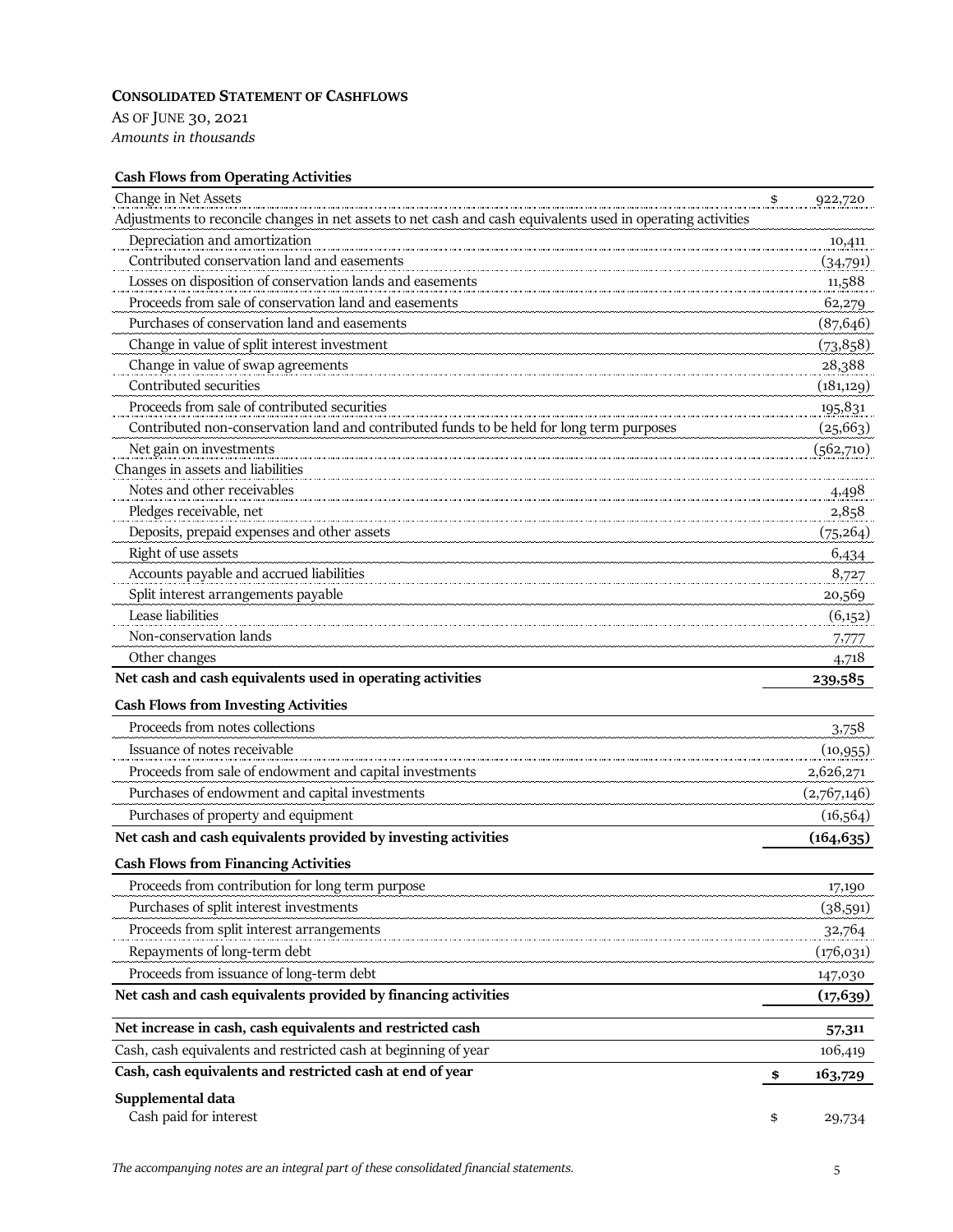For the year ended June 30, 2021

#### **Note 1. Significant Accounting Policies**

#### *Nature of Organization and Activities*

The Nature Conservancy ("The Conservancy") is a global conservation organization. The mission of The Conservancy is to conserve the lands and waters on which all life depends. The Conservancy conducts its activities throughout the United States, Canada, Latin America, the Caribbean, Europe, Africa, Asia, and the Pacific.

The Conservancy's primary sources of revenue are contributions from the public (including gifts of land), government grants, investment income and sales of conservation interests to government agencies or other conservation buyers. These resources are used to help solve critical challenges by significantly improving the health of globally important natural systems that enhance the lives of people around the world. Working with partners – including indigenous communities, governments, and businesses – The Conservancy pursues solutions that protect and restore natural systems, use nature sustainably, and broaden support for conservation.

#### *Basis of Accounting*

The consolidated financial statements are presented on the accrual basis of accounting in accordance with accounting principles generally accepted in the United States of America ("GAAP"). The consolidated financial statements and accompanying notes include the accounts of all the Conservancy's business units and affiliates, both domestic and international, including those which are separately incorporated, receive gifts, and perform conservation activities in the name of The Conservancy. The Conservancy is a general partner and has substantive rights to manage and control certain partnerships and reflects the noncontrolling interests separately in net assets without donor restriction. All significant intercompany transactions have been eliminated in consolidation.

#### *Basis of Presentation*

In accordance with the provisions of the Financial Accounting Standards Board (FASB) Accounting Standards Codification (ASC) 958, *Not-for-Profit Entities,* The Conservancy presents information regarding its financial position and activities according to two classes of net assets:

*Net assets with donor restriction* – A donor-imposed restriction is a stipulation that specifies a use for a contributed asset that is more specific than broad limits resulting from the following: a) the nature of the not-for-profit entity, b) the environment in which it operates, and c) the purposes specified in its articles of incorporation or bylaws or comparable documents. This classification includes contributions whose use by The Conservancy is limited by donorimposed stipulations that either expire by passage of time – such as pledges receivable - or can be fulfilled by actions of The Conservancy, such as usage for land acquisition, specific programs within the shared conservation agenda including certain overhead and indirect costs – or for appropriation from true endowment investment income.

When a stipulated time restriction ends or purpose restriction is satisfied, net assets with donor restriction are reclassified to net assets without donor restriction and are reported on the consolidated statement of activities as net assets released from restrictions.

Also included in this classification are contributions whose use by The Conservancy is limited by donor-imposed stipulations that neither expire by passage of time nor can be fulfilled or otherwise removed by actions of The Conservancy, such that the principal must be maintained permanently by the Conservancy. Contributions for the donorrestricted endowment fund as well as amounts contributed to create a permanent revolving fund for land preservation are classified as net assets with donor restriction. This internal revolving fund is used to finance capital projects and donations to this fund are to be maintained in perpetuity for only this purpose.

*Net assets without donor restriction* – Resources that are not subject to donor-imposed stipulations, including revenues from membership dues, government grants and contracts, investment income (other than the unappropriated and purpose restricted portion of true endowment investment income), and other inflows of assets over which the Board of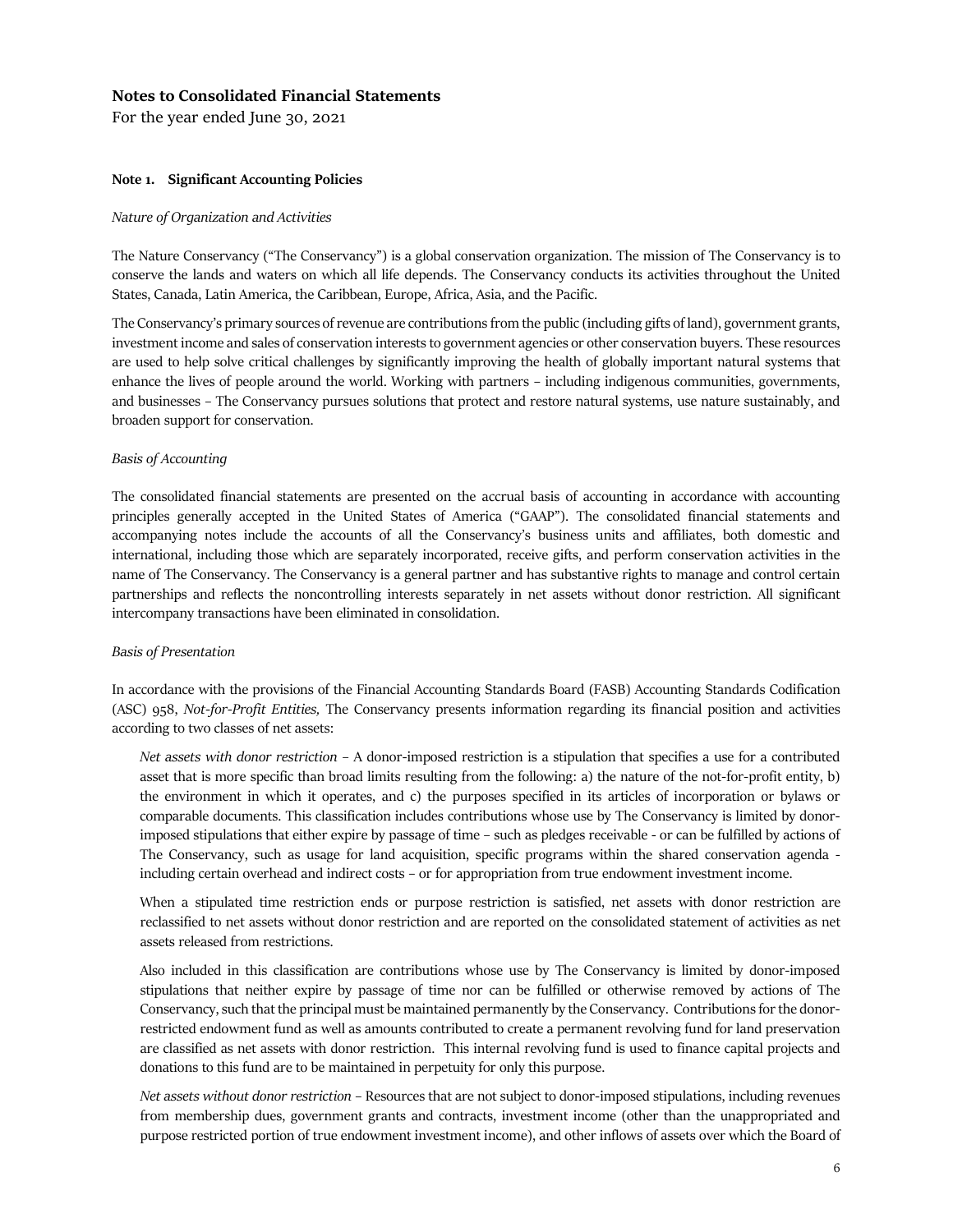For the year ended June 30, 2021

Directors of The Conservancy ("Board") has discretionary control. The Board of Directors or management may designate a portion of net assets for a specific purpose; however, these funds are classified as net assets without donor restriction. Noncontrolling interests in limited partnerships represent third-party limited partner ownership in partnerships for which the Conservancy serves as general partner. The Conservancy includes all expenses in this class of net assets, since the use of restricted contributions in accordance with donors' stipulations results in the release of the restriction.

#### *Measure of Operations*

The Conservancy's measure of operations as presented in the consolidated statement of activities includes revenues from membership dues and contributions (including donor-restricted contributions to endowments), grants and contracts, transfers of conservation land and easements, allocation of endowment spending for operations, and other revenues that are not specified as non-operating below. Operating expenses – including the book value of conservation land and easements sold or donated to the government and others - are reported on the consolidated statement of activities by functional classification. Operating results also include the reclassification of net assets with donor restriction to net assets without donor restriction for which purpose or time restriction has been met.

The Conservancy's non-operating activity within the consolidated statement of activities includes investment returns and other activities related to endowment (other than annual appropriation for spending), changes in value of split interest arrangements and donor-advised funds, changes in value of derivative instruments, foreign currency remeasurement, and other infrequent transactions.

#### *Foreign Currency*

The functional currency of The Conservancy is the US dollar. Gains and losses resulting from remeasurement of foreign currencies into US dollars are recognized as non-operating activities in the consolidated statement of activities. Where transactions of foreign affiliates are recorded in local currency, assets and liabilities are translated into US dollars at the exchange rate in effect at the date of the consolidated statement of financial position.

#### *Fair Value*

The Conservancy's assets and liabilities are generally measured at fair value and are classified in the fair value hierarchy based on the lowest level of input that is significant to the valuation. This hierarchy is broken down into three levels based on inputs that market participants would use in valuing the financial instruments based on market data obtained from source independent of The Conservancy. The three-tier hierarchy of inputs is summarized in the three broad levels as follows:

Level 1 is based upon quoted prices in active market for identical assets and liabilities. Market price data is generally obtained from exchange or deal markets.

Level 2 is based on quoted prices for similar instruments in active markets, quoted prices for identical or similar instruments in markets that are not active, and on model-based valuation techniques, for which all significant assumptions are observable in the market or can be corroborated by observable market data for substantially the full term of the assets. Inputs are obtained from various sources including market participants, dealers, and brokers.

Level 3 is based on valuation techniques that use significant inputs that are unobservable as they trade infrequently or not at all.

The Conservancy applies the practical expedient guidance contained in FASB ASC-820-10, *Fair Value Measurement and Disclosure*, to determine the fair value for some of its investments at the net asset value (NAV) reported by the fund managers. The guidance permits the use of NAV without adjustment under certain circumstances, unless it is probable that all or a portion of the investment will be sold for an amount different from NAV. As of June 30, 2021, The Conservancy had no plans to sell investments at amounts different from NAV. Investments measured at NAV as a practical expedient are not classified in the fair value hierarchy.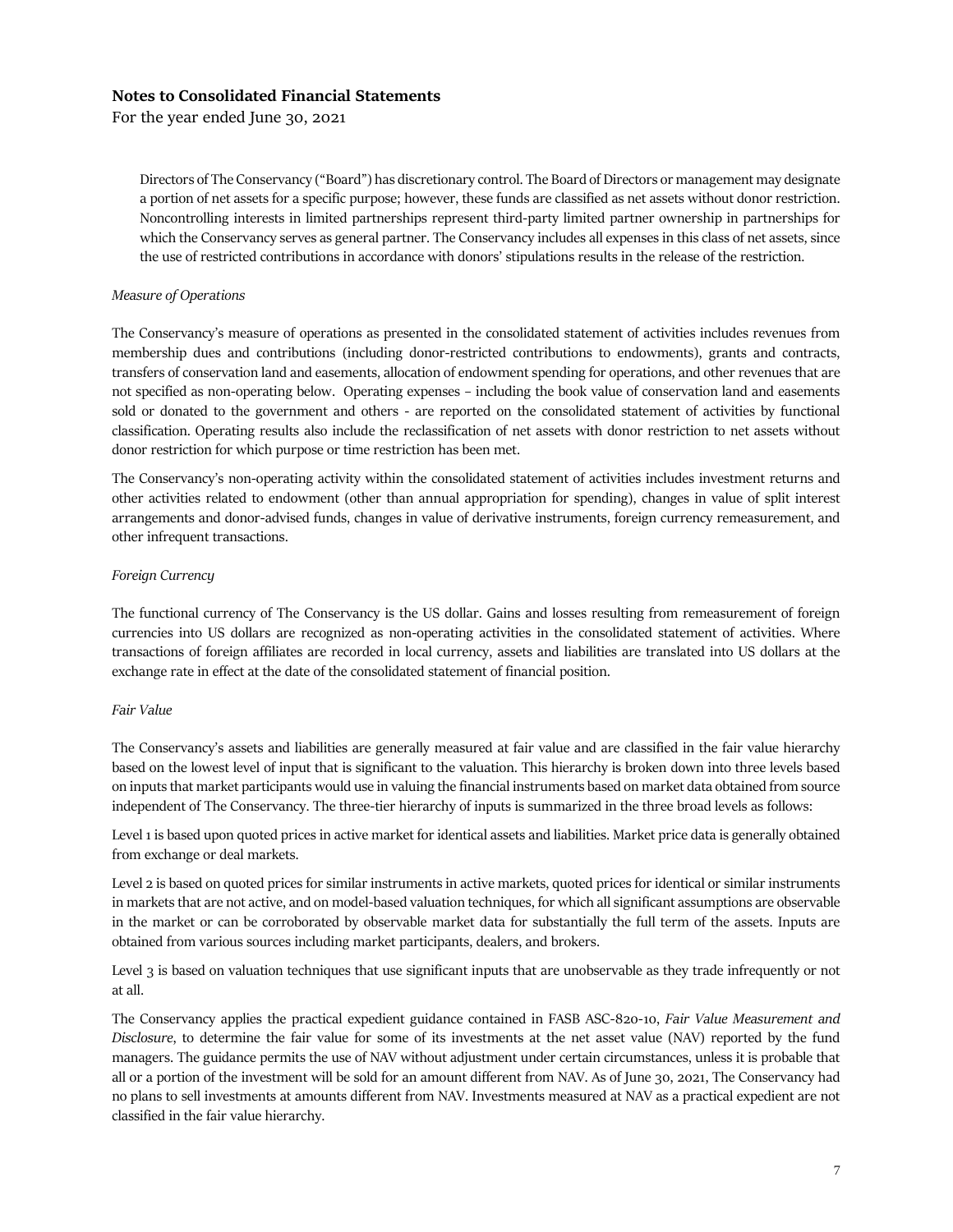For the year ended June 30, 2021

Most investments are carried at estimated fair value using the valuation hierarchy framework and NAV. Certain equity investments without readily determinable fair value presented using the measurement alternative in ASC 320 are valued using the initial investment in the underlying investment adjusted for impairment and observable price changes. As of June 30, 2021, based on lack of observable price changes for identical or similar investments of the same issuer no adjustments have been made.

#### *Contributions*

Unconditional donor promises to give cash and other assets are reported at fair value at the date that there is sufficient verifiable evidence documenting that a promise was made by the donor and received by The Conservancy. The promises are reported as dues and contributions with donor restrictions if received with donor stipulations that sufficiently limit the use of the donated assets.

The Conservancy recognizes contributed professional services from third parties and contributed goods as revenue and as expense or assets, at the fair value of those services or goods when received. During the fiscal year ended June 30, 2021 contributed goods and services totaled \$34,695,000 in the accompanying consolidated statement of activities.

Government grants and contracts are primarily considered to be contribution transactions, the majority of which are costreimbursable grants. The Conservancy has elected the "simultaneous release" accounting policy option such that grants received and used within the same period are reported in net assets without donor restriction. Revenue, including approved indirect cost recovery, is recognized when allowable costs have been incurred. The Conservancy's costs incurred under its government grants and contracts are subject to audit by government agencies. Management believes that disallowance of costs, if any, would not be material to the consolidated financial position or consolidated changes in net assets of The Conservancy.

Revenue from exchange transactions with government agencies that is reflected as other income in the accompanying consolidated statement of activities totaled \$3,872,000 for the fiscal year ended June 30, 2021.

### *Other Accounting Policies*

Disclosures related to specific items in the consolidated statement of financial position and consolidated statement of activities are included in the footnotes of these items respectively*.*

#### *Income Taxes*

The Conservancy has been granted an exemption from Federal income taxes under Section  $\frac{501(c)(3)}{61}$  of the Internal Revenue Code. The Internal Revenue Service has classified the Conservancy as other than a private foundation. The Conservancy pays income tax relating to its unrelated business income activities, which were primarily generated by income from alternative investments in partnerships. The Conservancy takes no tax positions that it considers to be uncertain.

#### *Use of Estimates*

The preparation of financial statements in conformity with accounting principles generally accepted in the United States requires management to make estimates and assumptions that affect the reported amounts of assets and liabilities and disclosure of contingent assets and liabilities at the date of the financial statements and the reported amounts of revenues and expenses during the reporting period. Actual results could differ from the estimated amounts.

Estimates and assumptions are reviewed on an ongoing basis. Revisions to estimates are recognized prospectively.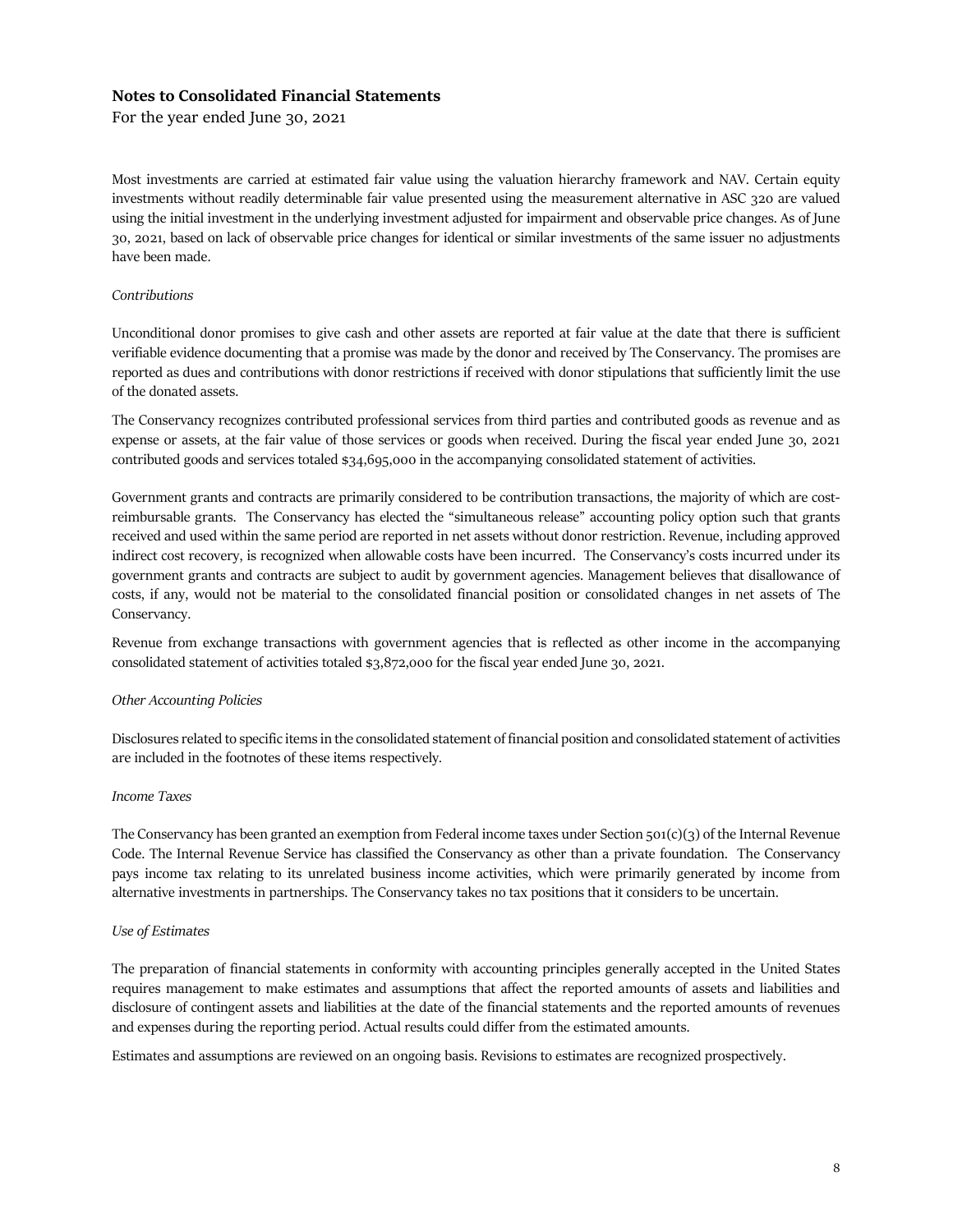For the year ended June 30, 2021

#### *Retirement Plans*

The Conservancy's employees are eligible after one month of services to participate in the Nature Conservancy Savings and Retirement Plan (the "Plan"), in which employees can make voluntary, tax-deferred contributions within specified limits. The Plan was established under the provision of Internal Revenue Code Section 401(k) and has received a favorable determination as to its tax status from the Internal Revenue Service. Certain employees are also eligible to participate in a non-qualified deferred compensation plan created pursuant to the Internal Revenue Code Section 457(b). The Conservancy's contributions to the plans were \$19,379,000 for the year ended June 30, 2021.

#### *Subsequent Events*

All subsequent events were evaluated through December 15, 2021, which is the date the financial statements were issued.

#### *Contingencies*

The Conservancy is a party to various litigation arising out of the normal conduct of its operations. In the opinion of management, the ultimate resolution of these matters will not materially affect the financial position, changes in net assets, or cash flows of The Conservancy.

#### *Related Party Transactions*

The Conservancy recorded \$ 11,070,000 in contribution revenue from current and former members of the Board of Directors of The Conservancy ("Board") during the fiscal year ended June 30, 2021, and \$ 2,557,000 from current and former Board members that is reflected as pledges receivable in the accompanying consolidated statement of financial position. The Conservancy has an unsecured \$10,000,000 zero-interest loan agreement payable in full in 2026 to a current Board member reflected in notes payable in the accompanying consolidated statement of financial position.

There are no conditional pledges from current and former Board members included in the accompanying note to the consolidated financial statements.

#### *Recent Accounting Pronouncements*

In August 2018, the FASB issued ASU 2018-13, *Disclosure Framework – Changes to the Disclosure Requirements for Fair Value Measurement*, which removes the requirement to disclose the valuation process for Level 3 fair value measurements and modifies other disclosures related to Level 3 fair value measurements. ASU 2018-13 is effective for fiscal years beginning after December 15, 2019 (fiscal year 2021); early adoption is permitted for any removed disclosures and entities are permitted to delay adoption of the additional disclosures until the effective date. The Conservancy partially adopted the removal of disclosures as of June 30, 2019 and adopted the remaining provisions as of June 30, 2021.

In August 2018, the FASB issued ASU 2018-15, Intangibles – Goodwill and Other – Internal-Use Software (Subtopic 350-40): Customer's Accounting for Implementation Costs Incurred in a Cloud Computing Arrangement That Is a Service Contract. The ASU provides guidance related to implementation, setup, and other costs incurred in a cloud computing arrangement that is hosted by a vendor and thus deemed a service contract. Under the new guidance, capitalization requirements for implementation costs associated with cloud computing arrangements have been aligned with the capitalization requirements for internal-use software governed by ASC 350-40. The amendment dictates that certain costs incurred during the application development stage, such as configuration and customization costs, may be capitalized. Costs incurred in the preliminary project stage or the post implementation stage are not eligible for capitalization and must be expensed as incurred. The amendment also addresses the financial statement presentation of capitalized costs as well as amortization and impairment considerations. ASU 2018-15 is effective for fiscal years beginning after December 15, 2020 (fiscal year 2022). The Conservancy has evaluated the anticipated impact of ASU 2018-15 and does not expect the adoption of this ASU to have a material impact on the consolidated financial statements.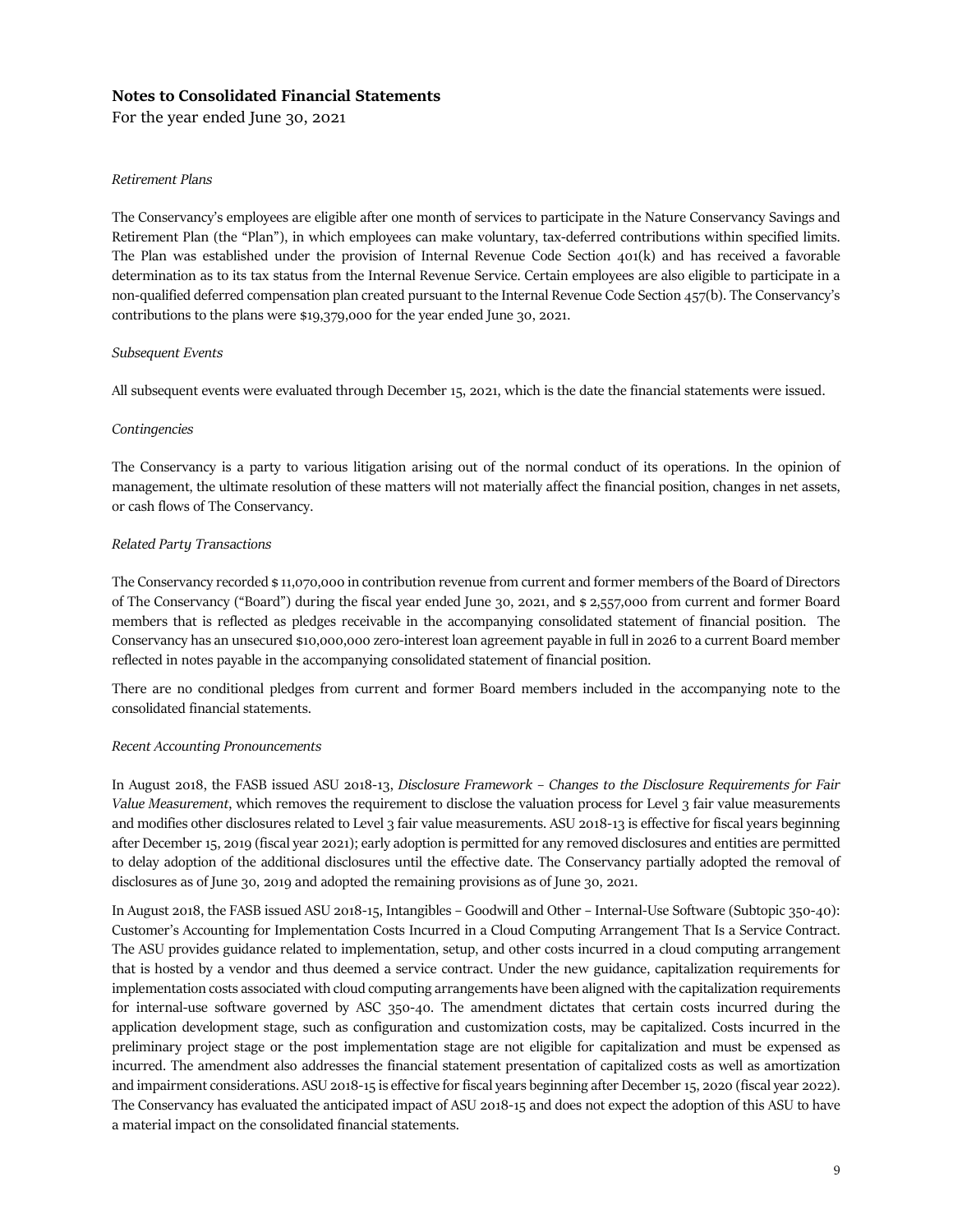For the year ended June 30, 2021

In March 2020, the FASB issued ASU 2020-04, "Reference Rate Reform (Topic 848): Facilitation of the Effects of Reference Rate Reform on Financial Reporting," which provides optional guidance and expedients for applying GAAP to contracts and other transactions affected by reference rate reform if certain criteria are met. The amendments are intended to ease the potential burden in accounting for (or recognizing the effects of) reference rate reform on financial reporting. The amendments in this update are elective and are effective upon issuance. The Conservancy has evaluated the effect that the adoption of this standard will have on its consolidated financial statements and has noted no material impact.

#### **Note 2. Liquidity**

Financial assets and liquidity resources available within one year of June 30, 2021 for general expenditure such as operating expenses, scheduled principal payments on debt, and land acquisition are as follows (in thousands):

| Cash and cash equivalents                                         | \$<br>116,054 |
|-------------------------------------------------------------------|---------------|
| Government grants and contract receivables                        | 20,754        |
| Current notes and other receivables for operations                | 50,612        |
| Pledge payments available for operations                          | 146,563       |
| Working capital investments                                       | 279,963       |
| Board approved appropriation for endowment spending (fiscal 2022) | 55,203        |
| Total financial assets available within one year                  | \$<br>669,149 |
|                                                                   |               |
| Additional liquidity resources:                                   |               |
| Bank line of credit                                               | \$<br>60,000  |
| Private foundation line of credit                                 | 634           |

Subsequent to year-end, the limit on the Conservancy's line of credit was increased to \$100,000,000.

The Conservancy's endowment funds consist of donor-restricted and Board-designated endowment funds. Income from donor-restricted endowments is restricted for specific purposes and therefore is not available for general expenditure. Although the Conservancy does not intend to spend from its Board-designated endowment funds other than amounts appropriated for general expenditure as part of the annual budget process as described in the schedule above, the total \$1,128,122,000 of Board-designated net assets as of June 30, 2021, could be made available with Board or designee approval.

The Conservancy's cash flows have seasonal variations due to a concentration of contributions received at calendar year end, and financial assets are structured to be available as general expenditures, liabilities, and other obligations come due. To help manage seasonal cash flows or meet unanticipated liquidity needs – such as for opportunistic acquisition of conservation land and easements - the Conservancy maintains lines of credit with banks and private foundations that are drawn upon as needed. At June 30, 2021, there was no balance outstanding on the bank line of credit and there was an outstanding balance of \$19,366,000 on the private foundation line of credit.

#### **Note 3. Cash and Cash Equivalents**

Cash represents working capital held in bank accounts in high quality financial institutions in the United States and 37 other countries. The cash in most non-U.S. accounts is uninsured but is limited per country to amounts that - in the opinion of management - are not material to the financial statements. Cash equivalents represent short-term, highly liquid investments with maturities of three months or less when purchased that do not have donor-imposed restrictions that limit their use to long-term investment, such as endowment funds.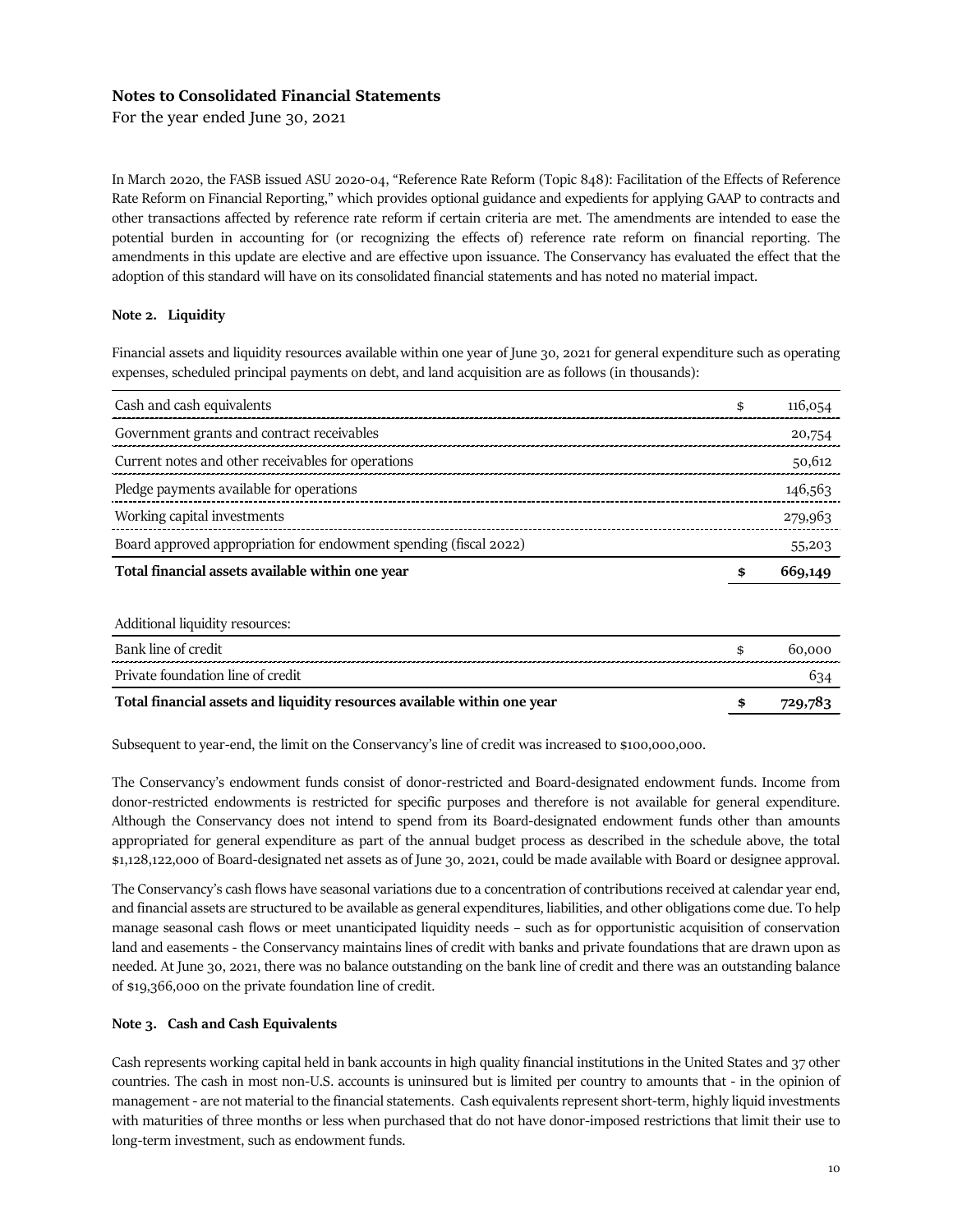For the year ended June 30, 2021

Financial institutions that potentially subject The Conservancy to concentration of credit risk consist principally of cash deposits. Accounts at each institution are insured by the Federal Deposit Insurance Corporation ("FDIC") up to \$250,000. At June 30, 2021, The Conservancy had \$74,955,000 in excess of the FDIC insured limit.

The balances of cash and cash equivalents of \$116,054,000 and restricted cash and cash equivalents of \$47,675,000 reported within the statement of financial position sum to the total amount of cash, cash equivalents, and restricted cash at end of year of \$163,729,000 as reported on the statement of cash flows.

#### **Note 4. Restricted Cash and Cash Equivalents and Restricted Short-Term Investments**

Restricted cash, cash equivalents, and short-term investments represent monies segregated to meet requirements of specific conservation project agreements. Restricted short-term investments are considered level 1 investments.

Restricted cash and cash equivalents consist of the following at June 30, 2021 (in thousands):

| Cash held in trust for mitigation agreements                                                    | \$<br>47,675 |
|-------------------------------------------------------------------------------------------------|--------------|
| Total restricted cash and cash equivalents                                                      | \$<br>47,675 |
|                                                                                                 |              |
| Certificates of deposit held in trust for mitigation agreements                                 | \$<br>30,261 |
| Certificates of deposit to satisfy reserve requirements under charitable gift annuity agreement | 249          |
| Highly liquid U.S. government and cash instruments under collateral arrangement                 | 5,068        |
| Total restricted short-term investments                                                         | 35,57        |

#### **Note 5. Government Grants and Contracts Receivable**

The Conservancy receives grants and contracts from Federal, state, and local agencies to be used for specific programs or land purchases. The excess of reimbursable expenditures over cash receipts is included in government grants receivable, and any excess of cash receipts over reimbursable expenditures is included in deferred revenue and refundable advances. Government receivables are expected to be realized within one year.

Unspent advances from government grants and contracts – both exchange and contribution transactions of \$20,340,000 as of June 30, 2021 are reflected within deferred revenue and refundable advances on the consolidated statement of financial position.

The Conservancy has \$242,047,000 in conditional government grants and contracts as of June 30, 2021.

#### **Note 6. Notes and Other Receivables**

Notes and other receivables consist of the following at June 30, 2021 (in thousands):

| Notes receivables, net allowance for doubtful accounts and accrued interest | \$<br>27,414 |
|-----------------------------------------------------------------------------|--------------|
| Advances to federal, state, and local subaward receipts                     | 1,107        |
| Bequest receivables                                                         | 16,300       |
| Other receivables, net allowance for doubtful accounts                      | 32,343       |
| Total notes and other receivables                                           | 77,164       |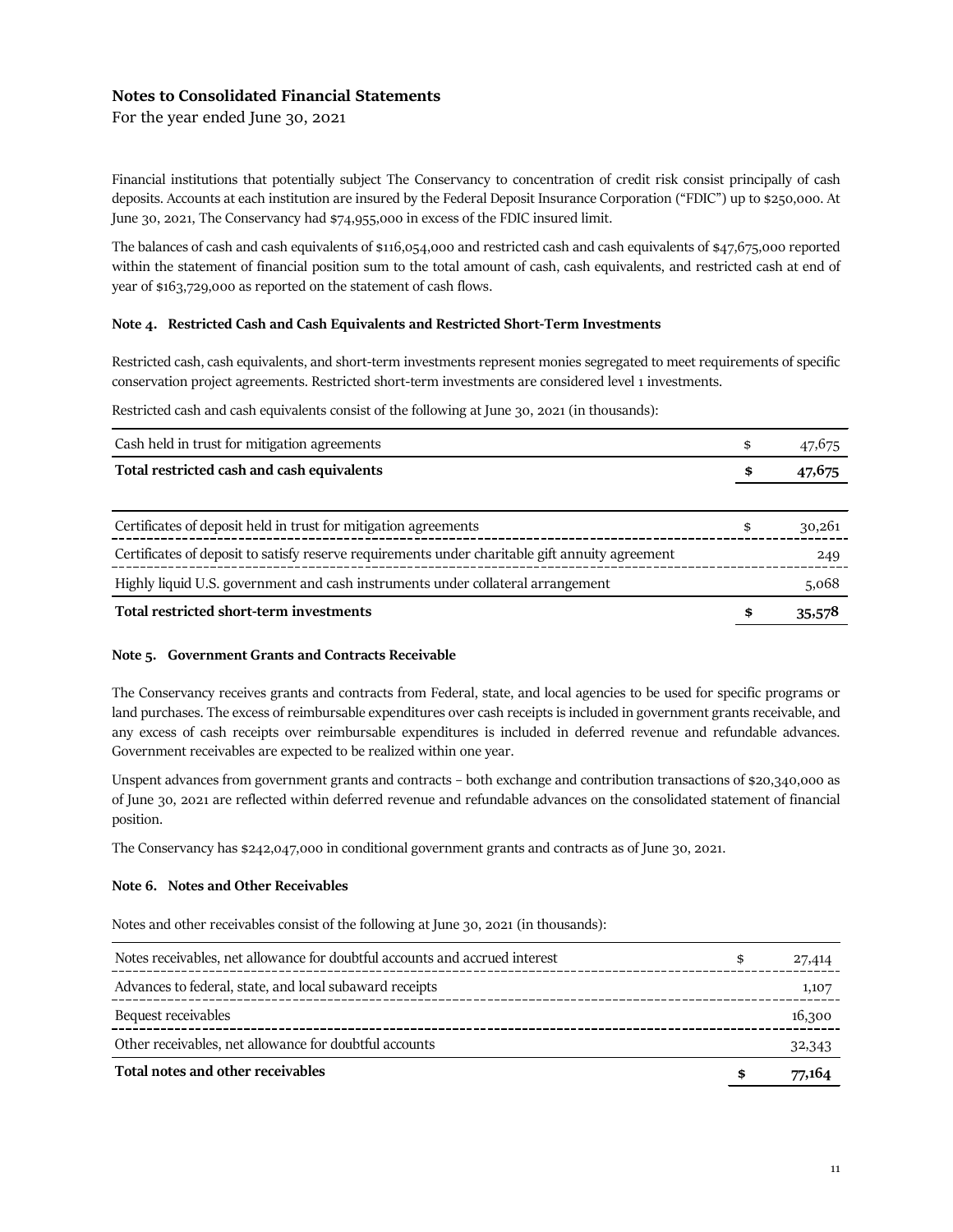For the year ended June 30, 2021

The Nature Conservancy is a named irrevocable beneficiary under various wills, trusts, and non-probate gifts. Bequest receivables are recognized for significant incoming gifts which have matured and are known but for which the Conservancy has not yet received the funds.

Notes receivable are expected to be realized in the following periods (in thousands):

| Less than one year                          | \$ | 2,569  |
|---------------------------------------------|----|--------|
| One to five years                           |    | 8,658  |
| More than five years                        |    | 16,099 |
|                                             |    | 27,326 |
| Plus: Accrued interest receivable           |    | 88     |
| Total notes receivable and accrued interest | £  | 27,414 |

Advances to subaward recipients, bequests receivable, and other receivables are expected to be realized within one year.

Management regularly assesses the adequacy of the allowance for doubtful accounts by performing evaluations of accounts receivable and notes receivable, including factors such as the financial condition of borrowers and the existence of any guarantees. Balances are written off when deemed uncollectable.

#### **Note 7. Deposits, Prepaid Expenses, and Other Assets**

Deposits, prepaid expenses, and other assets consist of the following at June 30, 2021 (in thousands):

| Deposits on conservation land and easements | 81,757 |
|---------------------------------------------|--------|
| Prepaid expenses                            | 6,805  |
| Other assets                                | 4,496  |
| Total deposits, prepaids and other assets   | 93,058 |

#### **Note 8. Pledges Receivable, net**

Pledges receivable represent unconditional promises to give and are reported at fair value by discounting the expected future pledge payments at a risk-adjusted rate at the balance sheet date, and accordingly are categorized as Level 3 assets. The primary unobservable input used in the fair value measurement of The Conservancy's pledges receivable is the discount rate. Significant fluctuations in the discount rate could result in a material change. The discount rate used in the present value technique to determine fair value of pledges receivable is revised at each measurement date to reflect current market conditions and the creditworthiness of donors. In addition, management evaluates payment history and market conditions to estimate allowances for doubtful pledges.

Changes in the fair value of pledges receivable are reported in the consolidated statement of activities as contribution revenue except for changes in the allowance which are reported as program expenses at each subsequent reporting date. Net pledge activity resulted in a \$2,858,000 decrease in pledges receivable reflected in the accompanying statement of financial position, comprised of new pledges of \$168,511,000, pledge payments of \$174,256,000, and a \$1,809,000 net change in pledge discount and allowance.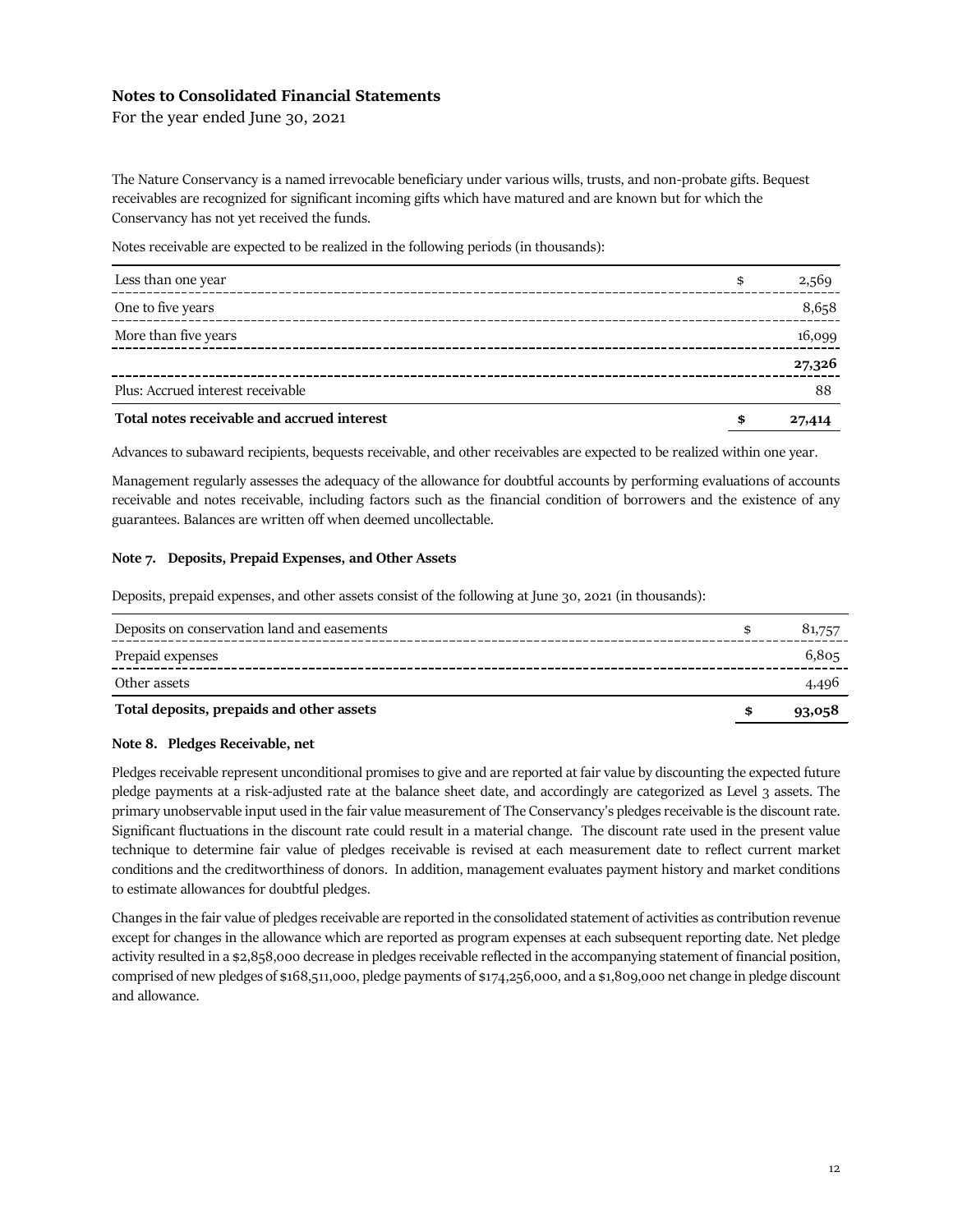For the year ended June 30, 2021

Unconditional pledges are expected to be received in the following periods (in thousands):

| Less than one year                    | \$<br>147,313 |
|---------------------------------------|---------------|
| One to five years                     | 99,804        |
| More than five years                  | 1,236         |
|                                       | 248,353       |
| Less: Discount of $3.25\%$            | (5,426)       |
| Less: Allowance for doubtful accounts | (9,066)       |
| Total pledges receivable, net         | \$<br>233,861 |

Unconditional pledges receivable at June 30, 2021 have the following donor-imposed restrictions (in thousands):

| Conservation programs and activities                       | 219,789 |
|------------------------------------------------------------|---------|
| Conservation land and easement acquisition and stewardship |         |
| Endowment                                                  | 1,705   |
| Other operating activities                                 | 1,000   |
| Total pledges receivable, net                              | 233,861 |

In addition, at June 30, 2021, the Conservancy has received promises to give that are conditioned upon the occurrence of specified future and uncertain events, such as the Conservancy raising matching gifts or acquiring certain conservation lands. Conditional promises to give are recognized as contribution revenue when the donor-imposed conditions are substantially met.

Conditional pledges at June 30, 2021 have the following conditions (in thousands):

| Raised matching funds               | 23,943 |
|-------------------------------------|--------|
| Land acquisition                    | 39,117 |
| Completion of conservation projects | 23,550 |
| Other                               | 9,700  |
| <b>Total conditional pledges</b>    | 96,310 |

#### **Note 9. Securities Lending Agreement**

The Conservancy lends certain securities in its investment portfolio to qualified borrowers on a short-term, fully collateralized basis in exchange for interest to help offset custodial fees. Collateral in the form of cash in US dollars, securities issued or guaranteed by the US government, or irrevocable letters of credit issued by banks independent of the borrowers is marked to market on a daily basis, and the borrower is required to deliver the difference between the daily market value of the collateral and 102% of the loaned securities original fair market value if denominated in US dollars or 105% if denominated in foreign currency. The lending agent, in its agreement with The Conservancy, guarantees the repayment of the loan in the event the borrower defaults. The Conservancy retains all the benefits of ownership including rights to dividends, interest, and other cash distributions pertaining to the loaned securities. The Conservancy also retains the right to redeem the loaned securities prior to the stipulated redemption date.

At June 30, 2021, The Conservancy had recorded \$61,265,000 in securities pledged under its securities lending agreement and an equal amount payable to the borrowers under the agreement. These amounts are reflected in assets and liabilities in the consolidated statement of financial position.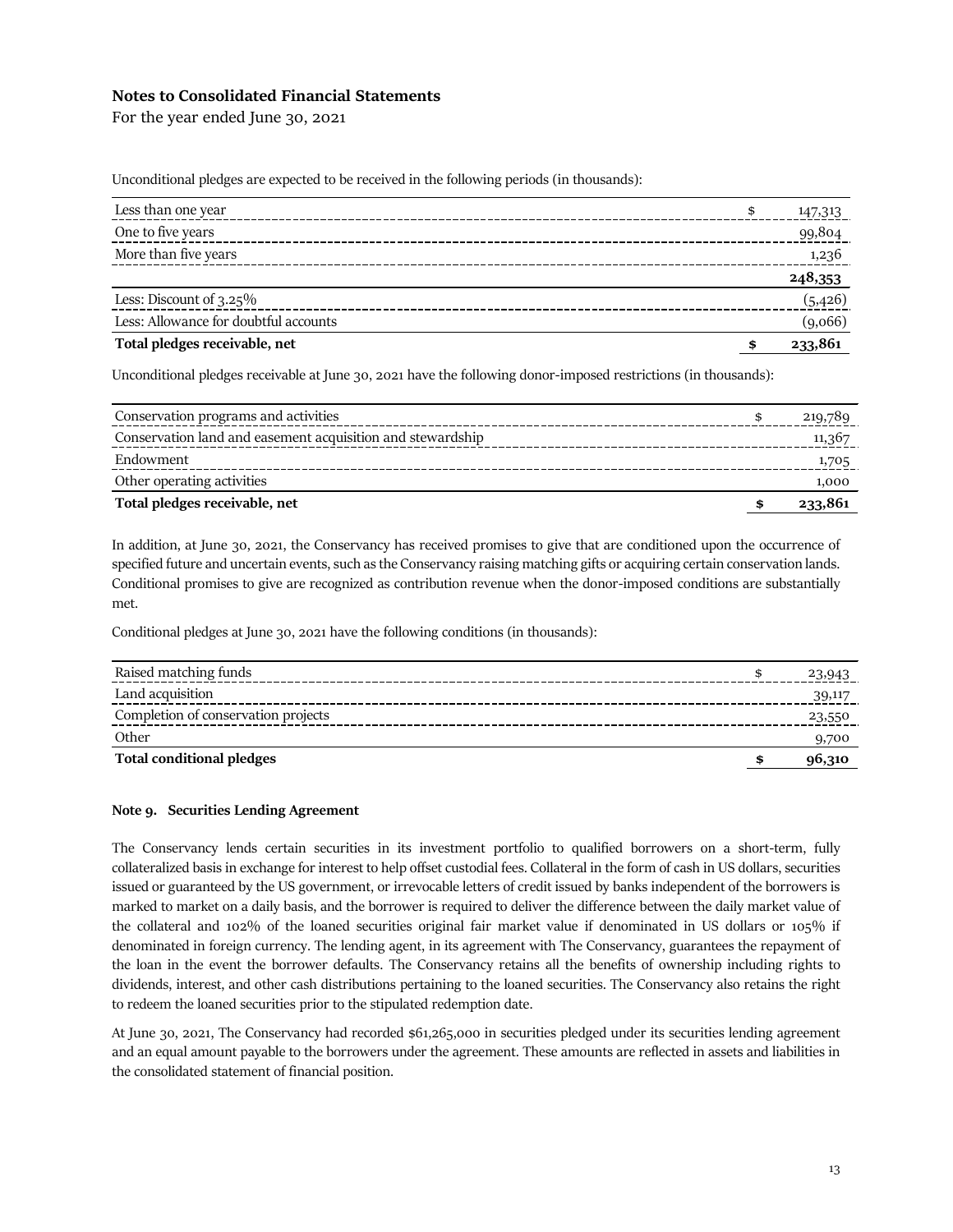For the year ended June 30, 2021

#### **Note 10. Repurchase Agreements**

TNC may enter into repurchase agreements, under the terms of a Master Repurchase Agreement, with selected commercial banks and broker-dealers, under which TNC acquires securities as collateral (debt obligation) subject to an obligation of the counterparty to repurchase and TNC to resell the securities (obligation) at an agreed upon time and price. TNC, through the custodian or a tri-party custodian, receives delivery of the underlying securities collateralizing repurchase agreements. TNC requires the custodian to take possession, to have legally segregated in the Federal Reserve Book Entry System, or to have segregated within the custodian's vault, all securities held as collateral for repurchase agreements. TNC and the counterparties are permitted to sell, re-pledge, or use the collateral associated with the transaction. It is TNC's policy that the market value of the collateral be at least equal to 100% of the repurchase price in the case of a repurchase agreement of one-day duration and 102% of the repurchase price in the case of all other repurchase agreements. Upon an event of default under the terms of the Master Repurchase Agreement, both parties have the right to set-off. If the seller defaults or enters an insolvency proceeding, realization of the collateral by TNC may be delayed, limited or wholly denied.

At June 30, 2021, TNC had an investment in a repurchase agreement with a gross value of \$33,493,000, which is included as part of investments on the Consolidated Statement of Financial Position. The market value of the collateral is 102% of the face value of the repurchase agreement.

#### **Note 11. Non-Conservation Lands**

Real property with little or no ecological value acquired through contributions or in an exchange of conservation land is sold to provide funds for the Conservancy's conservation work. These assets are recorded at fair value in the consolidated statement of activities in the period received. During the fiscal year ended June 30, 2021 contributed non-conservation lands that is reflected in the accompanying consolidated statement of activities totaled \$6,314,000. Fair value is generally determined by appraisal at the time of acquisition. The input to the fair value estimate is classified in Level 3 of the fair value hierarchy. The value of non-conservation lands is reduced to the net realizable value at fiscal year end, and the valuation allowance is reported in the consolidated statement of activities.

Changes in the fair value of non-conservation lands were shown as follows for the year ended June 30, 2021 (in thousands):

|                        | Fair value |                    |              | Realized    | <b>Unrealized</b> | Fair value        |
|------------------------|------------|--------------------|--------------|-------------|-------------------|-------------------|
|                        | 30-Jun-20  | <b>Transfer-in</b> | <b>Sales</b> | Gain/(Loss) | Gain/(Loss)       | <b>20-</b> โนท-21 |
| Non-conservation lands | \$10,016   | 8,473              | (7,540)      | (188)       | (49)              | \$10,712          |

#### **Note 12. Investments**

The Conservancy's investments are held in three distinct categories:

- *Capital fund* **–** excess working capital and funds held primarily for the future acquisition of conservation land, easements, and for funding other conservation projects.
- *Endowment fund* **–** funds held as long-term capital to generate income for The Conservancy's operations.
- *Split interest arrangements* **–** donations that are held in trust by The Conservancy or third-party trustees, representing beneficial interests in trusts.

The overall investment objective of the Conservancy is to invest its assets in a prudent manner that will achieve a long-term return sufficient to fund a portion of its operating activities and increase investment value after inflation. Major investment decisions are authorized by the Board's Finance Committee, which oversees The Conservancy's investment activities in accordance with established policies. The amount of Endowment income provided each year for operations is established by the Finance Committee, through its adoption of an annual endowment spending rate and spending rate base. The spending rate for the year ended June 30, 2021 was 5% of the average fair market value of the 60 months of calendar year 2016 through 2020.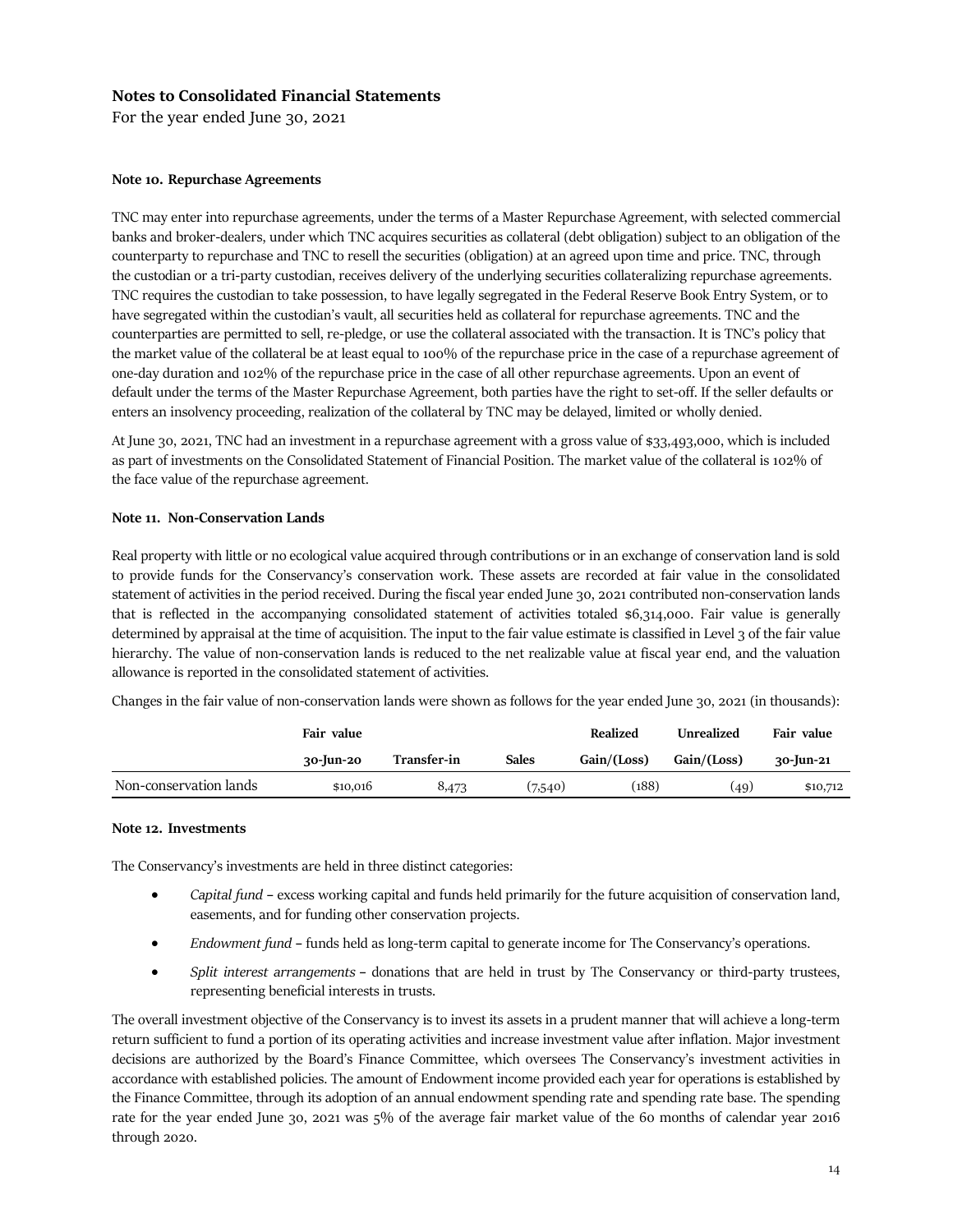For the year ended June 30, 2021

The Conservancy recognizes that risk must be assumed to achieve its stated long-term investment objectives. Therefore asset allocations and ranges are necessarily diverse, and consider liquidity needs. The Conservancy has considered its ability to withstand short and intermediate term variability and concluded that the portfolio can tolerate some interim fluctuations in market values and rates of return in order to achieve its objectives. However, The Conservancy realizes that market performance varies and that the portfolio's investment objectives may not be achievable during short-term periods.

The Conservancy has chosen not to manage its underlying assets directly, but to utilize independent investment managers. To maintain prudent diversification and to manage risk, The Conservancy's portfolio is divided among 70 to 75 separate managers. To mitigate concentration of credit risk, the Conservancy's excess cash is invested with high quality institutions, the largest concentrations of which are invested in money markets (49%), commercial paper (24%), repurchase agreements  $(16\%)$ , U.S. Treasuries  $(8\%)$  and corporate bonds and notes  $(3\%)$ .

Pursuant to its investment policy, The Conservancy's investments cannot have more than 10% of their assets at market value in securities of any one issuer, be they short-term or long-term, other than the U.S. Government and its Agencies. At June 30, 2021, the largest exposures in the Capital and Endowment Fund long term investments is 4% in a single manager.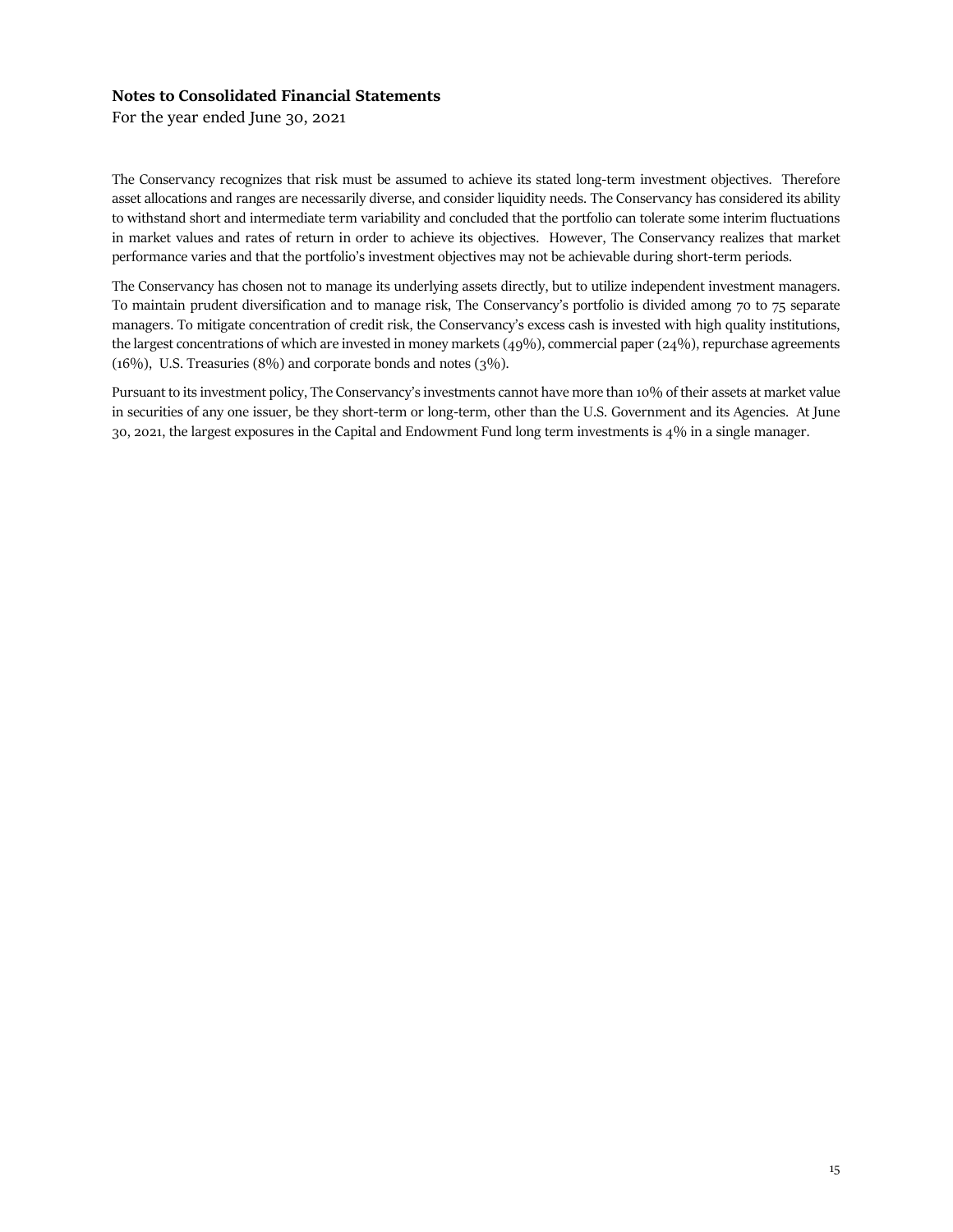For the year ended June 30, 2021

Investments are presented in the fair value hierarchy and consist of the following as of June 30, 2021 (in thousands):

| Level 1                        |           | Level 2                  |                        | Level 3                      |          | <b>NAV</b>               |             | <b>Total</b> |
|--------------------------------|-----------|--------------------------|------------------------|------------------------------|----------|--------------------------|-------------|--------------|
|                                |           |                          |                        |                              |          |                          |             |              |
| \$<br>60,290                   | \$        | 71,387                   | $\spadesuit$           |                              | \$       |                          | \$          | 131,677      |
| \$                             | \$        | 33,493                   | \$                     |                              | \$       |                          | \$          | 33,493       |
| \$<br>26,389                   |           |                          | \$                     |                              | \$       | $\overline{a}$           | \$          | 290,821      |
| \$<br>1,755                    | \$        |                          | \$                     | $\qquad \qquad -$            | \$       |                          | \$          | 1,755        |
| \$<br>299,964                  | \$        |                          | \$                     |                              | \$       |                          | \$          | 299,964      |
| \$<br>3,396                    | \$        |                          | \$                     |                              | \$       |                          | \$          | 3,396        |
| \$<br>59,791                   | \$        |                          | \$                     | $\overline{\phantom{a}}$     | \$       | $\overline{a}$           | \$          | 59,791       |
| \$                             | \$        |                          | \$                     |                              | \$       | 822,752                  | \$          | 822,752      |
| \$<br>$\overline{\phantom{0}}$ | \$        | $\overline{a}$           | \$                     | $\qquad \qquad \blacksquare$ | \$       | 776,284                  | \$          | 776,284      |
| \$                             | \$        |                          | \$                     |                              | \$       | 339,553                  | \$          | 339,553      |
| \$                             | \$        |                          | \$                     |                              | \$       | 122,310                  | \$          | 122,310      |
| \$<br>11,083                   | \$        |                          | \$                     | $\overline{\phantom{a}}$     | \$       | 479                      | \$          | 11,562       |
|                                |           |                          | \$                     | $\overline{a}$               |          |                          |             | \$2,893,358  |
|                                |           |                          |                        |                              |          |                          |             |              |
| \$<br>(6)                      |           |                          | \$                     | $\overline{a}$               | \$       | $\overline{\phantom{m}}$ | \$          | (6)          |
|                                |           |                          |                        |                              |          |                          |             |              |
|                                |           |                          |                        |                              |          |                          |             |              |
| \$<br>6                        | \$        | 3,097                    | \$                     |                              | \$       |                          | \$          | 3,103        |
| \$<br>180,957                  | \$        |                          | \$                     |                              | \$       |                          | \$          | 180,957      |
| \$                             | \$        |                          |                        |                              | \$       |                          | \$          | 18,760       |
| \$<br>12,396                   | \$        |                          | \$                     |                              | \$       |                          | \$          | 12,396       |
| \$<br>4,311                    | \$        |                          | \$                     |                              | \$       |                          | \$          | 4,311        |
| \$<br>41,902                   | \$        |                          | \$                     |                              | \$       | $\overline{\phantom{0}}$ | \$          | 41,902       |
|                                |           |                          | \$                     |                              | \$       | $\overline{a}$           | \$          |              |
| \$                             | \$        |                          |                        |                              |          |                          |             |              |
| \$                             | \$        |                          | \$                     |                              | \$       | 97,160                   | \$          | 97,160       |
| \$                             | \$        | $\overline{\phantom{0}}$ |                        | \$ 37,396                    | \$       | $\blacksquare$           | \$          | 37,396       |
|                                | \$462,668 |                          | \$264,432<br>\$369,312 |                              | \$18,760 |                          | \$2,061,378 |              |

**Total Investments measured at fair value or using NAV as a practical expedient \$ 3,289,337**

Australian Endowment investments consist primarily of closed end funds, fixed income investments, exchange traded funds, and private equity investments.

Of the \$3,360,086,000 total Investments in the accompanying consolidated statement of financial position, net investments not measured at fair value or reflected in the table above are as follows (in thousands):

| Equity method investment                                              | 22,244 |
|-----------------------------------------------------------------------|--------|
| Equity investment valued using the measurement alternative in ASC 320 | 8,990  |
| Net investment receivables/payables and other                         | 39,515 |
| Total investments not measured at fair value                          | 70,749 |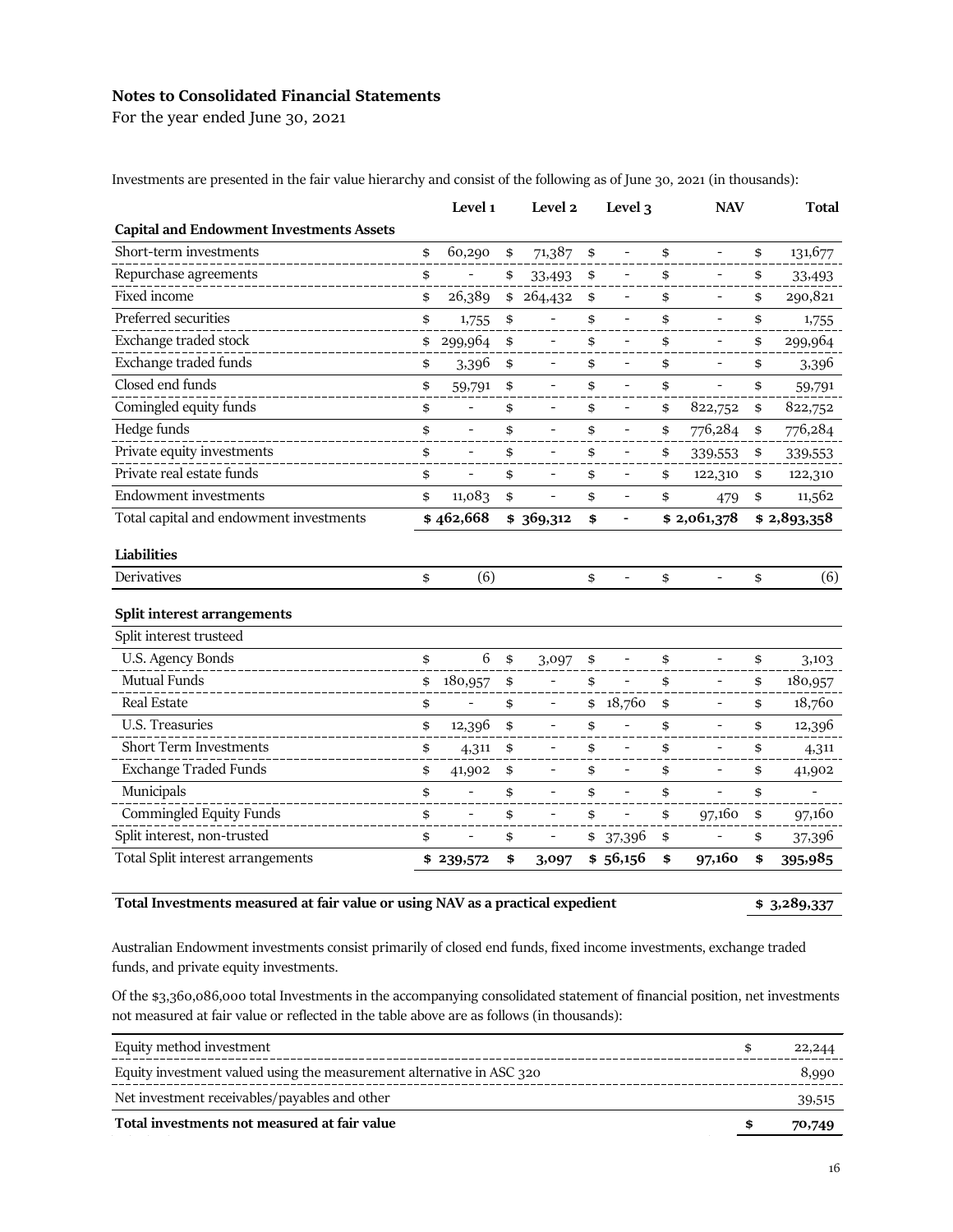For the year ended June 30, 2021

The Conservancy's investment funds are valued by the following valuation techniques: equity securities and exchange traded funds are typically valued at the last sale price or official closing price on the exchange or principal market where the security trades; debt obligations are valued based on the evaluated prices provided by an independent pricing vendor or brokerdealers; real estate investment properties are valued based on results from an independent appraisal and a professional third-party market valuations; future contracts are typically valued at the last traded price on the exchange on which they trade. The value of certain alternative investments not included in the fair value hierarchy represents the ownership interest in the NAV of the respective partnership. If no public market exists for the investment securities, the fair value is determined by the general partner taking into consideration, among other things, the cost of the securities, prices of recent significant placements of securities of the same issuer, and subsequent developments concerning the companies to which the securities relate. The Conservancy has performed significant due diligence around these investments to ensure NAV is an appropriate measure of fair value.

|                                    | Fair Value at |           | <b>Unfunded</b> |                    | Redemption                | Redemption           |
|------------------------------------|---------------|-----------|-----------------|--------------------|---------------------------|----------------------|
| <b>Category of Investments</b>     | June 30, 2021 |           |                 | <b>Commitments</b> | frequency                 | <b>Notice Period</b> |
| Domestic equity funds              | \$            | 263,880   | \$              |                    | Monthly, Quarterly        | 30-60 days           |
|                                    |               |           |                 |                    |                           | 7 days, 10 business  |
|                                    |               |           |                 |                    | Weekly, monthly,          | days, 30 days, 90    |
| Global equity funds                |               | 391,911   |                 | -                  | quarterly, annually       | days                 |
|                                    |               |           |                 |                    | Monthly, quarterly,       | 10 business days,    |
| International equity funds         |               | 166,961   |                 |                    | semi-annually,            | 30 days, 60 days,    |
|                                    |               |           |                 |                    | Monthly, quarterly,       |                      |
|                                    |               |           |                 |                    | semi-annually,            |                      |
|                                    |               |           |                 |                    | annually, biennially,     |                      |
| Hedge funds                        |               | 776,284   |                 | 3,000              | rolling $2, 3 \& 4$ years | 30 - 90 days         |
| Private equity funds               |               | 339,553   |                 | 193,007            | N/A                       | N/A                  |
| Real estate funds                  |               | 122,310   |                 | 54,344             | N/A                       | N/A                  |
| Endowment                          |               | 479       |                 |                    | N/A                       | N/A                  |
| Commingled equity funds            |               | 97,160    |                 |                    | N/A                       | N/A                  |
| Total investments valued using NAV | \$            | 2,158,538 | \$              | 250,351            |                           |                      |

Investments valued using NAV as a practical expedient consist of the following as of June 30, 2021 (in thousands):

Otherwise redeemable investments valued using NAV are typically subject to lockup and rates that may vary from quarterly to 5 years or longer based on contractual agreement and there are no otherwise significant restrictions on the ability to sell investments in this portfolio.

The Conservancy's investments policy allows for the use of derivatives by investment managers and at the portfolio-level to assist in managing assets allocation and exposures. These derivative exposures are exchange-traded and are reported in the fair value of the overall portfolio within Level 1. The use of derivative instruments involves the risk of imperfect correlation in movement in the price of the instruments, interest rates, and the underlying hedged assets. As a result, The Conservancy may not achieve the anticipated benefits of hedging strategies. The Conservancy's derivative contracts held at June 30, 2021 are not accounted for as hedging instruments under GAAP.

The Conservancy's interest rate swap arrangements have inputs which can generally be corroborated by observable market data and are therefore classified within Level 2. Such inputs include market prices for reference securities, yield curves, credit curves, measures of volatility, prepayment rates, assumptions for nonperformance risk, and correlations of such inputs. The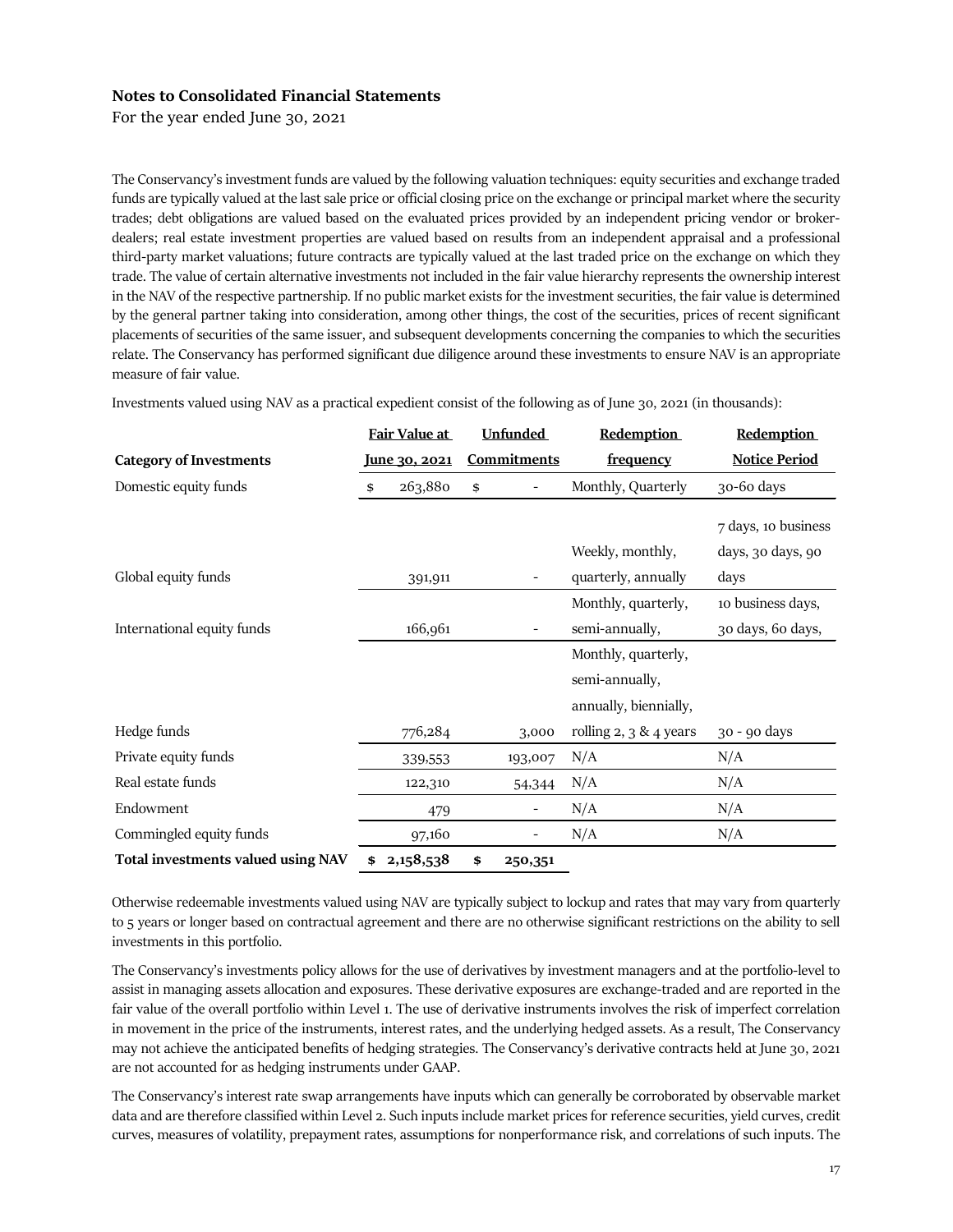For the year ended June 30, 2021

valuation methods described above may produce fair value calculations that may not be indicative of net realized value or reflective of future fair values. The Conservancy believes the use of different methodologies or assumptions to determine the fair value of certain financial instruments could result in a different estimate of fair value at the reporting date. The fair value of these interest rate swap agreements is reflected in the accompanying consolidated statement of financial position as accounts payable and accrued liabilities. No collateral is required to be posted/received for the interest rate swaps.

Swap contracts expose the Conservancy to credit risk arising from the potential inability of counterparties to perform under the terms of the contracts. The notional amounts of these contracts do not represent the Conservancy's risk of loss due to counterparty nonperformance. The Conservancy's exposure to credit risk associated with counterparty nonperformance for these contracts is limited to the fair value of such contracts and any related collateral placed with the counterparty, after enforcing any master netting agreements with counterparties that allow the Conservancy to offset amounts owed by the counterparty with amounts payable to the same counterparty. The International Swaps and Derivatives Association, Inc. Master Agreements ("ISDA") Agreements that govern and establish terms for the OTC swaps provide the Conservancy with legal right of set off that is enforceable under law.

Activity and balances related to swap instruments held at June 30, 2021 are shown as follows:

| Counterparty | Original<br><b>Notional</b> | Notional at<br>6/30/2021 | <b>Type</b> | <b>Trade Date</b> | Maturity<br>Date | Fixed<br>Rate | <b>Floating Rate</b>                                                                                     | Fair Value (in<br>thousands $)^*$ |
|--------------|-----------------------------|--------------------------|-------------|-------------------|------------------|---------------|----------------------------------------------------------------------------------------------------------|-----------------------------------|
|              |                             |                          |             |                   |                  |               | Morgan Stanley 62,000,000 62,000,000 IRS - Fixed/Pay $4/4/2019$ $2/1/2029$ 4.200% 100% of 3 mo USD LIBOR | (13,909)                          |
|              |                             |                          |             |                   |                  |               | $T_{\text{other}}$ $T_{\text{other}}$ $T_{\text{other}}$ $T_{\text{other}}$                              | $\left(1 - \frac{1}{2}\right)$    |

**Total Fair Value of Swaps** \$ (13,909)

\*Includes credit valuation adjustment

### **Note 13. Property and Equipment**

Property and equipment valued \$50,000 or more is capitalized. Purchased property and equipment is carried at cost, and donated property and equipment is recognized at fair value at the date of contribution. Depreciation and amortization are computed using the straight-line method for all depreciable assets over the estimated useful lives of the assets, ranging from 5 to 30 years for building and building improvements, 3 to 5 years for computer equipment and software, and 4 to 25 years for furniture, fixtures, and others. \$60,923,000 was fully depreciated at June 30, 2021.

Property and equipment consist of the following at June 30, 2021 (in thousands):

| Land for operations                             | \$<br>8,016 |
|-------------------------------------------------|-------------|
| Construction in progress                        | 18,937      |
| Buildings and improvements                      | 193,711     |
| Computer equipment and software                 | 41,437      |
| Furniture, fixtures, and other                  | 35,765      |
|                                                 | 297,866     |
| Less: Accumulated depreciation and amortization | (146, 362)  |
| Total property and equipment, net               | 151,504     |

#### **Note 14. Conservation Land and Easements**

Conservation land is real property with significant ecological value. These properties are either managed in an effort to protect the natural biological diversity of the property or transferred to other organizations to manage in a similar fashion.

The Conservancy records land and land interests at cost if purchased or at fair value at the date of acquisition, if all or part of the land was received as a donation. Fair value is generally determined by appraisal at the time of acquisition and is not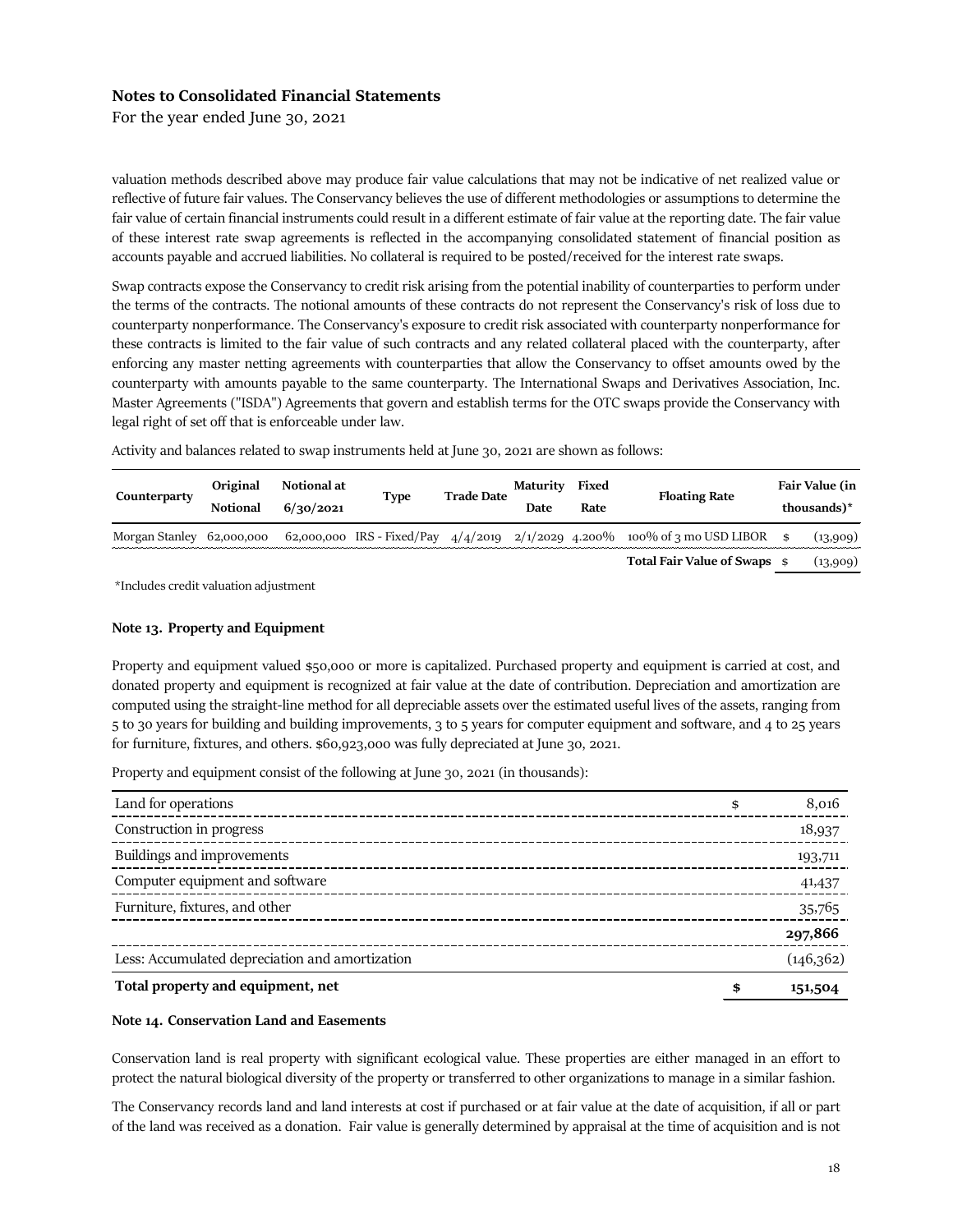For the year ended June 30, 2021

subsequently adjusted. Upon sale or gift, the book value of the land or land interest is reported as a program expense and the related proceeds, if any, are reported as revenue in the consolidated statement of activities.

Conservation easements are comprised of listed rights and/or restrictions over the owned property that are conveyed by a property owner to the Conservancy - almost always in perpetuity - in order to protect the owned property as a significant natural area, as defined in federal tax regulations. These intangible assets may be sold or transferred to others so long as the assignee agrees to carry out, in perpetuity, the conservation purposes intended by the original grantor.

The Conservancy has entered into contracts for the purchase of land and other purchase commitments that have not closed as of June 30, 2021 in the amount of \$98,876,000.

#### **Note 15. Leases**

The Conservancy has entered into both non-cancelable lessor and lessee commitments.

#### Lessor commitments

The Conservancy's lessor commitments primarily consist of operating leases for the use of its owned premises. Leases may include options to renew at the end of the lease term. Lease payments received under these commitments include fixed payments for the rental space as well as variable payments based on usage of services and escalating costs of building operations. Total lease income of \$1,822,000 was recorded for the fiscal year ended June 30, 2021.

Future fixed lease income under noncancelable operating leases is as follows as of June 30, 2021 (in thousands):

| 2022           | \$<br>2,141 |
|----------------|-------------|
| 2023           | 1,966       |
| 2024           | 1,343       |
| 2025<br>------ | 660         |
| 2026           | 618         |
| Thereafter     | 321         |
| Total          | \$<br>7,049 |

Lessee commitments

The Conservancy's lessee commitments predominantly consist of operating leases for office buildings and equipment. Rightof-use assets were \$42,337,000 and lease liabilities were \$48,549,000 as of June 30, 2021. The weighted-average discount rate used to calculate the present value of future minimum lease payments was 3.65%.

Lease terms may contain renewal and extension options and early termination features. The weighted-average lease term was 7.18 years at June 30, 2021.

Lease expenses consist of the following as of June 30, 2021 (in thousands):

| Operating lease expenses (cost resulting from lease payments) | 12,883 |
|---------------------------------------------------------------|--------|
| Short-term lease expense                                      | 621    |
| Variable lease expense                                        | 1,024  |
| Less: Sublease income                                         | (218)  |
| Total lease expense                                           | 14,310 |

The total cash amount paid for operating leases was \$14,936,000, and noncash additions to operating lease assets was \$2,178,000, for the fiscal year ended June 30, 2021.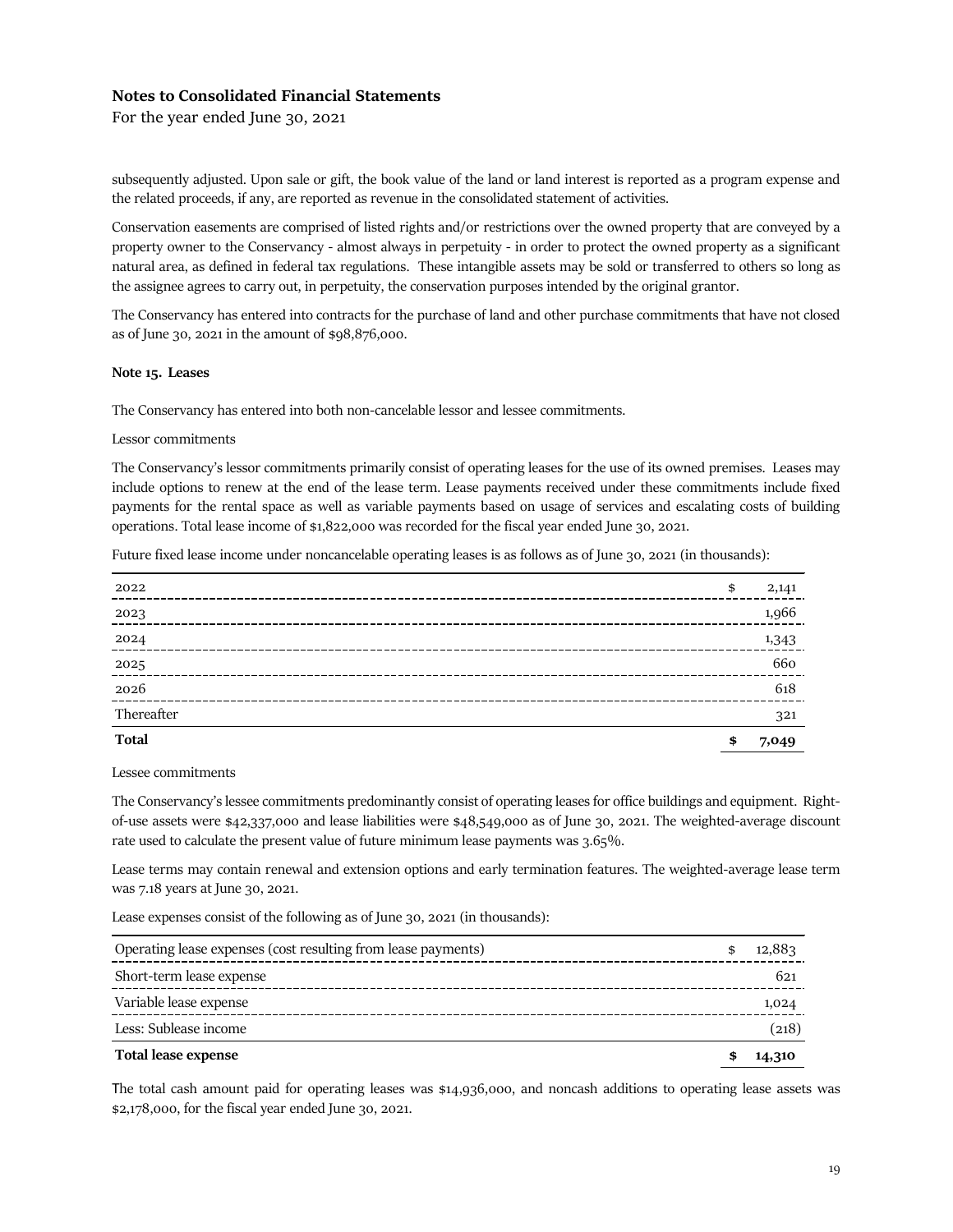For the year ended June 30, 2021

Maturity analysis of future minimum lease payments for all operating leases are shown as follows as of June 30, 2021 (in thousands):

| 2022                                    | \$<br>9,852  |
|-----------------------------------------|--------------|
| 2023                                    | 8,800        |
| 2024                                    | 7,789        |
| 2025                                    | 6,518        |
| 2026                                    | 5,337        |
| Thereafter                              | 18,155       |
| Total minimum lease payment             | \$<br>56,451 |
| Less: net present value adjustment      | (7,512)      |
| Present value of minimum lease payments | \$<br>48,939 |

As of June 30, 2021, the Conservancy has three additional operating leases for office buildings that have not yet commenced with estimated ROU assets of approximately \$461,000 and lease liabilities of approximately \$448,000 to be recognized upon the anticipated lease commencement in July 2021.

#### **Note 16. Bonds and Notes Payable**

Bonds and notes payable consists of the following at June 30, 2021 (in thousands):

|                                  | <b>Interest Rate</b> | <b>Maturity</b>                     |    | 2021    |
|----------------------------------|----------------------|-------------------------------------|----|---------|
| Revenue Bonds                    |                      |                                     |    |         |
| Series 2019A, Taxable, Unsecured | $4.50\%$             | February 2049                       |    | 40,000  |
| Series 2019B, Taxable, Unsecured | $1.26\%$             | February 2024                       |    | 62,000  |
| Series 2021A, Taxable, Unsecured |                      | $0.32\%$ -1.86% July 2021-July 2033 |    | 135,000 |
| Mortgages and loans              | $0\% - 3.00\%$       | 2021-2041                           |    | 68,522  |
| Total bonds and notes payables   |                      |                                     | \$ | 305,522 |

The Conservancy uses debt, both fixed and variable, primarily to finance the acquisition of conservation lands and easements. Debt is reported at carrying value. At June 30, 2021, The Conservancy is in compliance with all financial debt covenants, including requirements to maintain specified liquidity ratios.

Recourse bonds and notes payables are those for which the lenders can hold The Conservancy liable if the bond or payable is defaulted upon.

The following schedule of amounts due is based on the maturity dates per the debt agreements (in thousands):

| 2022                          | \$<br>12,177  |
|-------------------------------|---------------|
| 2023                          | 18,685        |
| 2024                          | 93,259        |
| 2025                          | 11,761        |
| 2026                          | 24,651        |
| Thereafter                    | 144,989       |
| Total bonds and notes payable | \$<br>305,522 |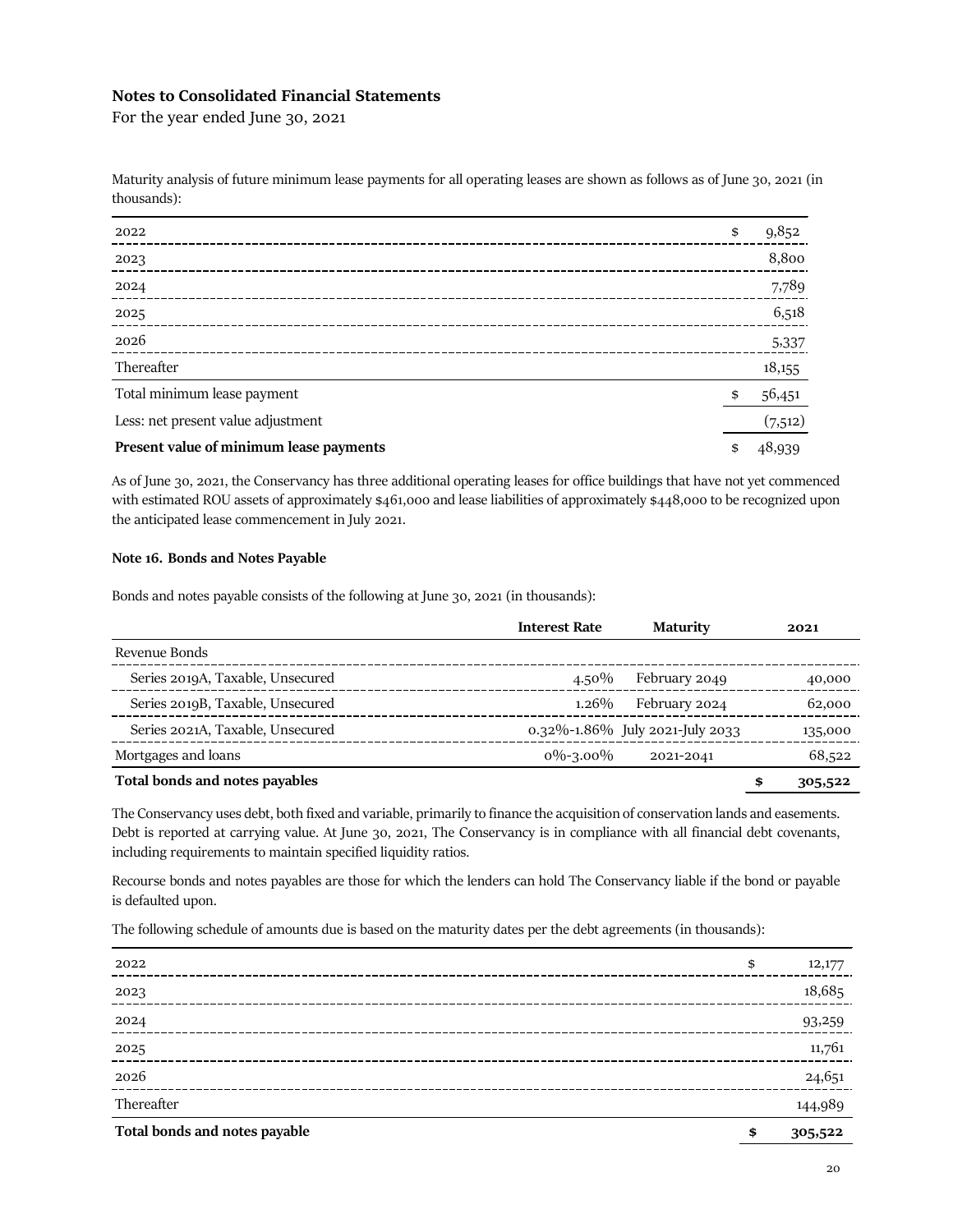For the year ended June 30, 2021

Interest expense incurred on total notes payable for the year ended June 30, 2021 is \$30,084,000.

Subsequent to year end, a related entity of the Conservancy entered into a transaction to purchase the debt of the country of Belize. The related entity is Belize Blue Investment Company, LLC ("BzBIC"), which is a wholly owned subsidiary of Blue Investments for Nature Inc. ("BIN"), a wholly owned subsidiary of the Conservancy. The transaction involved BzBIC obtaining a funding facility from a financial institution. BzBIC then in turn loaned those funds to the country of Belize for use in cancelling certain outstanding debt obligations. As a result of this transaction, the country of Belize will be able to commit significantly more resources to marine protection.

As part of this transaction, BzBIC obtained a loan from a financial institution totaling \$364,000,000 with a per-annum interest rate of 1.60% from issuance through October 2022, 2.10% from October 2022 to October 2023, 3.60% from October 2023 to October 2025, and 4.47% from October 2025 through maturity. The loan matures in October 2040, with payments of principal and accrued interest payable semi-annually in April and October, with interest payments due beginning April of 2022, and principal payments due beginning April of 2032.

Additionally, BzBIC issued a note receivable to the country of Belize totaling \$364,000,000 with a per-annum interest rate of 3.00% from issuance through October 2022, 3.55% from October 2022 to October 2023, 5.15% from October 2023 to October 2025, and 6.04% from October 2025 through maturity. The note receivable matures in October 2040, with payments of principal and accrued interest receivable semi-annually in April and October, with interest payments due beginning April of 2022, and principal payments due beginning April of 2032.

#### **Note 17. Split Interest Arrangements**

The Conservancy enters into split interest arrangements whereby donations are held in trust by The Conservancy or thirdparty trustees and invested. Agreed-upon amounts of the invested funds are payable to the donor or the donor's designee for a specified period of time or until the donor's death, after which time The Conservancy may use the investments for operations or a restricted use specified by the donor.

The donated trust asset investments are recorded at fair value based on the latest available information, and are included in investments following the fair value hierarchy. The marketable securities and exchange traded funds are priced using unadjusted market quotes. Debt obligations are valued based on the evaluated prices provided by an independent pricing vendor or broker-dealers Alternative investments are valued based on NAV as practical expedient, and real properties are valued by subsequent sales price. For split-interest arrangements where the Conservancy is not the trustee, valuations are based on the values reported by third-party trustees. There is no market for these arrangements, and therefore is classified within Level 3. See Note 12 Investments for the fair value hierarchy of investments from split interest arrangements.

Changes in the fair value of split interest investments classified as Level 3 financial instruments for the year ended June 30, 2021 are shown as follows (in thousands):

|                             | Fair value |           |             |         | Realized                | Unrealized | <b>Fair value</b> |
|-----------------------------|------------|-----------|-------------|---------|-------------------------|------------|-------------------|
|                             | 30-Jun-20  | Purchases | Transfer-in | Sales   | Gain/(Loss) Gain/(Loss) |            | 30-Jun-21         |
| Split interest arrangements | \$53,488   | 3,681     | 3,871       | (5,903) | (2)                     | 1.021      | \$56,156          |

A liability for split-interest obligation is recorded for the actuarially-determined present value of the estimated future payments to be made to the beneficiaries.

The Conservancy utilizes the 2012 Individual Annuity Reserving table to actuarially calculate the liability associated with the estimated donor payments under these arrangements. The Conservancy determines the discount rate to be used in the month the split interest arrangements are entered into with the donor and these rates have ranged from 1% to 9%. The present value of the actuarially determined liability resulting from these gifts is recorded at the date of gift and adjusted annually thereafter to reflect fair value.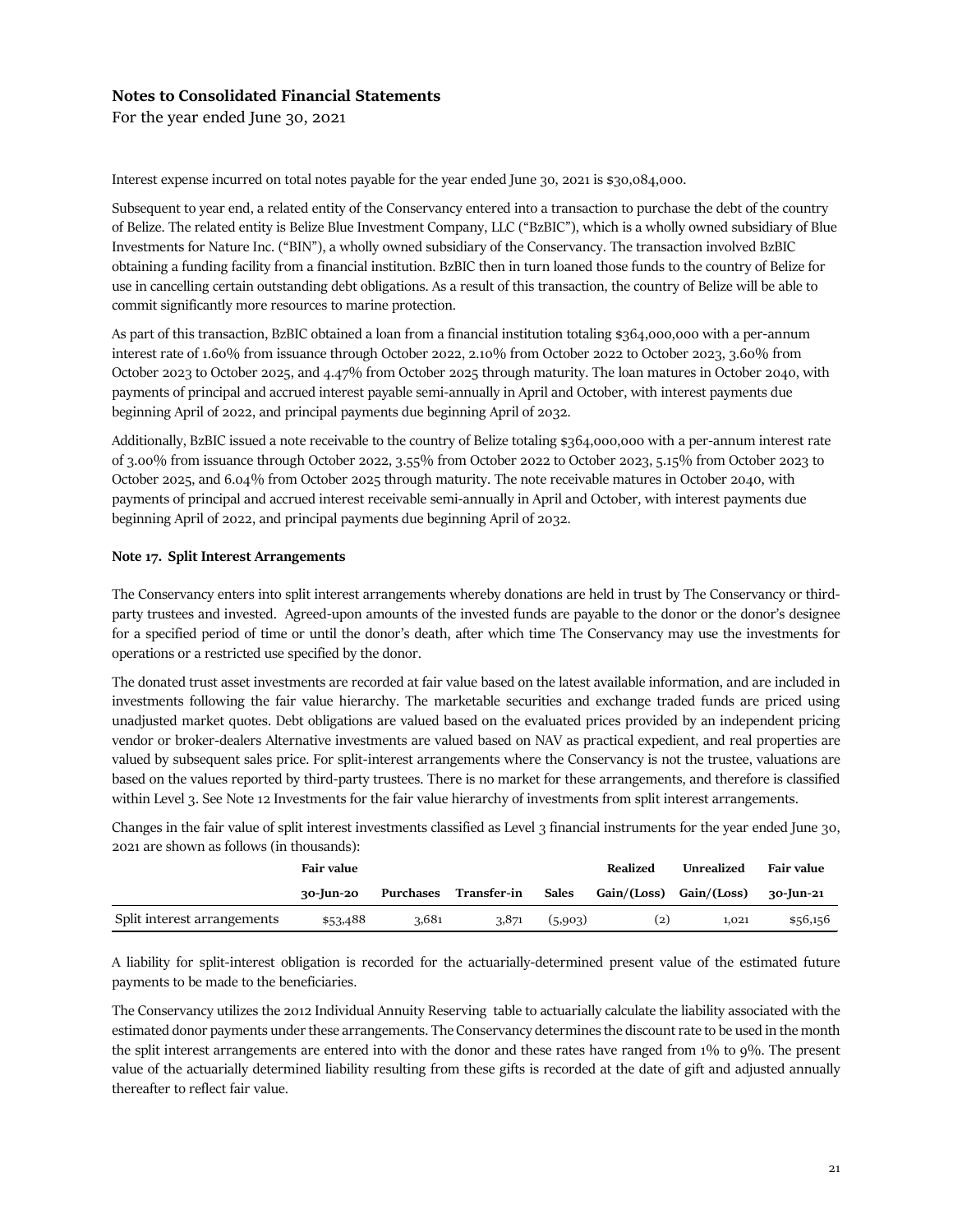For the year ended June 30, 2021

Split interest arrangements payables consist of the following as of June 30, 2021 (in thousands):

| Payable under charitable gift annuities   | 100,784 |
|-------------------------------------------|---------|
| Payable under charitable remainder trusts | 97,967  |
| Payable under pooled income funds         | 2,819   |
| Payable under unsold unitrust             | 21,283  |
| Total split interest arrangements payable | 222,853 |

### **Note 18. Net Assets**

The Conservancy's net assets as of June 30, 2021, include the following (in thousands):

|                                                              | <b>Without Donor</b> |           | <b>With Donor</b>   | <b>Total</b>      |
|--------------------------------------------------------------|----------------------|-----------|---------------------|-------------------|
|                                                              | <b>Restrictions</b>  |           | <b>Restrictions</b> | <b>Net Assets</b> |
| Undesignated                                                 | \$                   | 407,365   | \$                  | 407,365<br>\$     |
| Board-designated funds functioning as endowment              |                      | 1,128,318 |                     | 1,128,318         |
| Land preservation fund                                       |                      | 164,561   | 176,849             | 341,410           |
| Land, easements, and capital funds                           |                      | 4,478,748 | 384,705             | 4,863,453         |
| Restricted for specific purposes                             |                      |           | 376,562             | 376,562           |
| Split interest arrangements                                  |                      | 5,379     | 170,521             | 175,900           |
| Contributed long-lived assets to create permanent endowments |                      |           | 436                 | 436               |
| Invested in perpetuity, subject to endowment spending policy |                      |           | 528,612             | 528,612           |
| Total net assets before other                                |                      | 6,184,371 | 1,637,685           | 7,822,056         |
| Non-controlling interests                                    |                      | 67,205    |                     | 67,205            |
| <b>Total net assets</b>                                      | \$                   | 6,251,576 | \$1,637,685         | 7,889,261<br>\$   |

The Board has approved management's interpretation of the Uniform Prudent Management of Institutional Funds Act (UPMIFA) as enacted by the Council of the District of Columbia. UPMIFA requires the preservation of the fair value of the original gifts as of the gift date of the donor-restricted endowment funds absent explicit donor stipulations to the contrary.

The Endowment includes both donor-restricted endowment funds and funds designated by the Board to function as endowments. Board-designated funds functioning as endowment represent funds, subject to the spending policy and appropriation, that have been set aside to support a variety of purposes, including funding program and supporting services. The Conservancy classifies as permanently restricted net assets (a) the original value of gifts donated to the permanent endowment, and (b) accumulations to the permanent endowment made in accordance with the direction of the applicable donor gift instrument at the time the accumulation is added to the fund. The remaining portion of the donor-restricted endowment fund that is not classified in permanently restricted net assets is classified as temporarily restricted net assets until those amounts are appropriated for expenditure by The Conservancy in accordance with the spend policy stated in Note 12.

The Conservancy considers the following factors in making a determination to appropriate or accumulate donor-restricted endowment funds:

- The duration and preservation of the endowment fund;
- The purpose of the institution and the endowment funds;
- General economic conditions;
- The possible effect of inflation or deflation;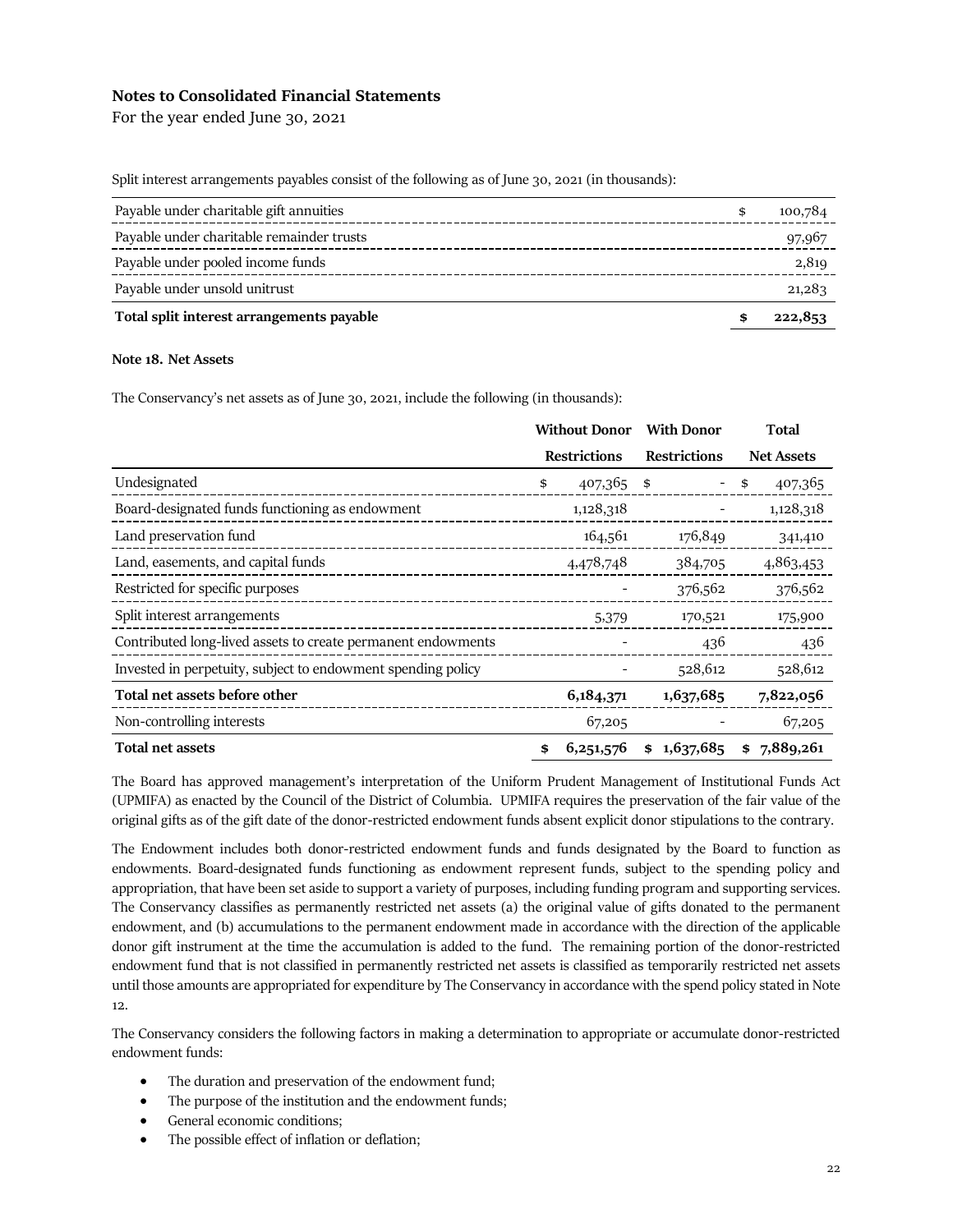For the year ended June 30, 2021

- The expected total return from income and appreciation of investments;
- Other resources of the institution; and
- The investment policy of the institution.

Endowment funds are categorized as following in net asset classes as of June 30, 2021 (in thousands):

|                                                              |    | <b>Without Donor</b> | <b>With Donor</b>                       | <b>Total</b> |
|--------------------------------------------------------------|----|----------------------|-----------------------------------------|--------------|
|                                                              |    | <b>Restrictions</b>  | <b>Restrictions Endowment</b>           |              |
| Invested in perpetuity, subject to endowment spending policy | S. | $-5$                 | $528,612$ \$                            | 528,612      |
| Board-designated funds functioning as endowment              |    | 1,128,318            |                                         | 1,128,318    |
| <b>Total endowment funds</b>                                 |    |                      | $1,128,318$ \$ $528,612$ \$ $1,656,930$ |              |

Changes in endowment net assets for the year ended June 30, 2021 are summarized as follows (in thousands):

|                                                     | <b>Without Donor</b> |           | <b>With Donor</b>   |           | Total           |
|-----------------------------------------------------|----------------------|-----------|---------------------|-----------|-----------------|
|                                                     | <b>Restrictions</b>  |           | <b>Restrictions</b> |           | Endowment       |
| Endowment net assets at beginning of year           | \$                   | 940,453   | \$                  | 406,947   | \$<br>1,347,400 |
| Investment returns on endowments, net               |                      | 221,375   |                     | 118,194   | 339,569         |
| Contributions and pledge payments received          |                      | 375       |                     | 17,587    | 17,962          |
| Matching fund to donor restricted true endowment    |                      |           |                     | 505       | 505             |
| Transfers to create funds functioning as endowment  |                      | 14,918    |                     | 1,220     | 16,138          |
| Allocation of endowment spending                    |                      | (65, 624) |                     |           | (65, 624)       |
| Net assets released from restrictions               |                      | 16,821    |                     | (16, 821) |                 |
| Subtotal of endowment funds before reclassification |                      | 1,128,318 |                     | 527,632   | 1,655,950       |
| Reclassification and transfer of net assets         |                      |           |                     | 980       | 980             |
| <b>Total endowment funds</b>                        |                      | 1,128,318 | \$                  | 528,612   | \$<br>1,656,930 |

From time to time, the fair value of assets associated with individual donor-restricted endowment funds may fall below the level that the donor or the Uniform Prudent Management of Institutional Funds Act (UPMIFA) requires The Conservancy to retain as principal in perpetuity. Deficiencies of this nature exist in 2 donor-restricted endowment funds, which together have an original gift value of \$35,000, a current fair value of \$15,000, and a deficiency of \$20,000 as of June 30, 2021. These deficiencies resulted from unfavorable market fluctuations that occurred shortly after the investment of new contributions for donor-restricted endowment funds and authorized appropriation that was deemed prudent.

The Conservancy has a policy that permits spending from underwater endowment funds up to the Board-approved annual endowment spending rate in accordance with UPMIFA's prudence standard.

### **Note 19. Program Expense Allocation**

Operating expenses are allocated to program and support categories based on separate cost center types as defined below. Conservation land and easements that are acquired by The Conservancy, but not sold or donated, are reflected as an increase in conservation land and easements on the consolidated statements of financial position and are excluded from the program expense categories on the consolidated statements of activities.

The Conservancy accounts for its program expenditures in the following categories:

• *Conservation* **–** Expenditures related to the broad spectrum of activities and actions critical to advancing The Conservancy's mission. Expenditures related to understanding, monitoring, maintaining, restoring, and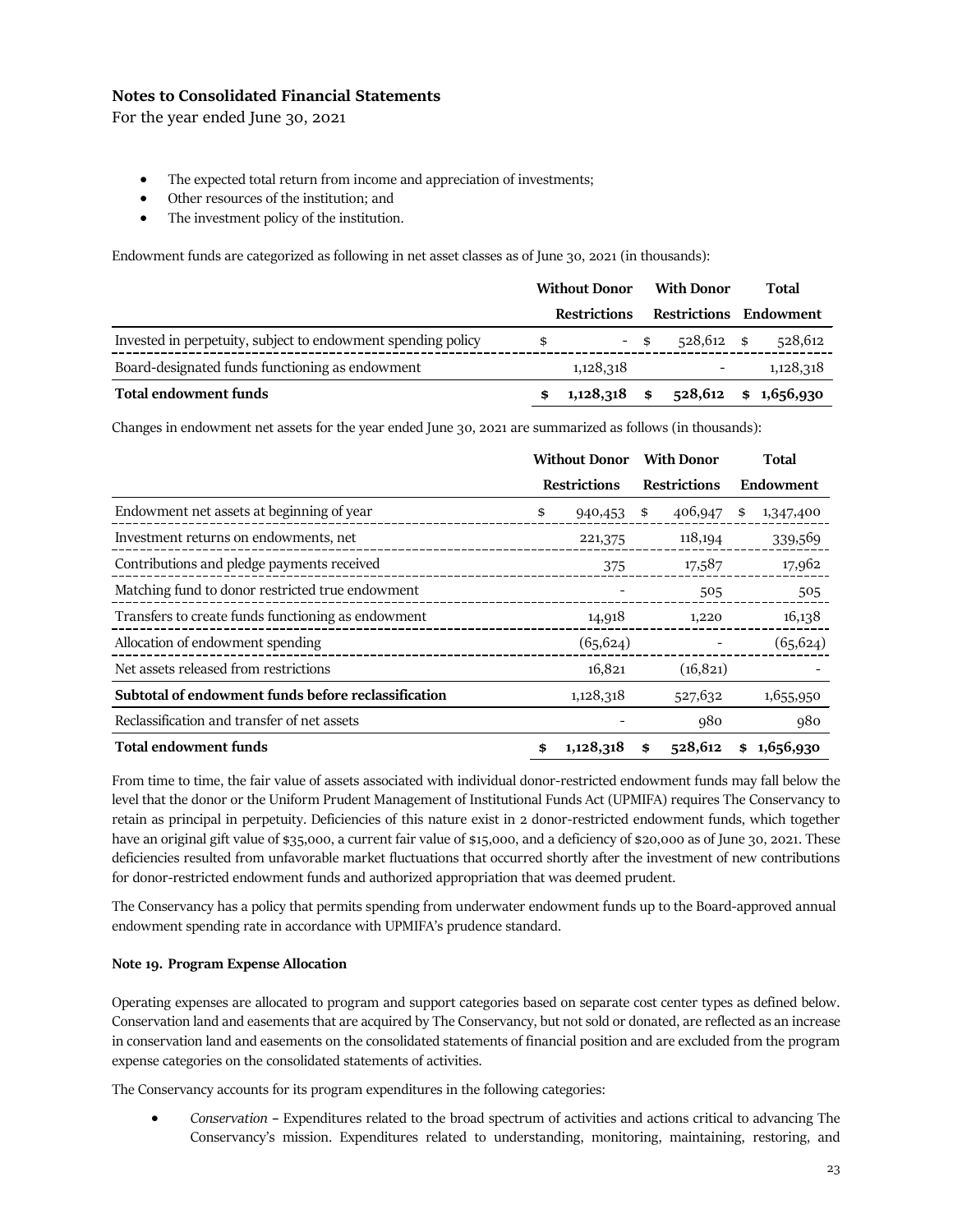For the year ended June 30, 2021

managing natural areas owned by The Conservancy and others are included, as well as expenditures for developing and enhancing The Conservancy's ability to gather and share ecological information and to assess and evaluate threats to natural systems. In addition, this area includes expenditures to mitigate, prevent, or slow the effects of these threats, including investments in the institutional development of domestic and international conservation organizations. Expenditures related to improving public land management and supporting the development of sound global policies, including participating in conferences and events that help establish a common vision for conservation worldwide are included, as well as expenditures associated with community outreach and education of key stakeholders and land users in areas where Conservancy conservation programs reside.

- *General and Administrative* Expenditures related to building and maintaining an efficient business infrastructure, including those related to corporate governance, to support and advance the programmatic conservation objectives of The Conservancy.
- *Fundraising and Membership* **–** Expenditures related to fund-raising strategies that provide the revenue stream for both operations and capital needs to further the accomplishment of The Conservancy's mission and objectives, and expenditures related to the acquisition and retention of The Conservancy's members primarily through the use of a direct-mail program.

Each functional classification displays expenses related to the underlying operations by natural classification. Expenses are allocated directly to program and support services based on separate cost centers for each functional expense category. Certain expenses are attributable to more than one functional expense category and require allocation on a reasonable basis that is consistently applied. Salaries and other compensation that constitute direct conduct or supervision of program or support functions are allocated on the basis of estimates of time and effort, and employee benefits are allocated proportionately to salaries. Depreciation and amortization are allocated to the functional categories in which the underlying assets are used. Interest expense on external debt is allocated to the functional categories which have benefitted from the proceeds of the external debt.

|                                                     |               | General and    |    | <b>Fundraising and</b> | <b>Total</b>    |
|-----------------------------------------------------|---------------|----------------|----|------------------------|-----------------|
|                                                     | Conservation  | Administrative |    | Membership             | <b>Expenses</b> |
| Salaries and Benefits                               | \$<br>253,205 | \$<br>103,202  | \$ | 74,599                 | \$431,006       |
| Professional services                               | 113,342       | 9,488          |    | 11,186                 | 134,016         |
| Grants and subawards                                | 64,206        | 252            |    | $\left( 1\right)$      | 64,457          |
| Travel                                              | 1,580         | 106            |    | 175                    | 1,861           |
| Publication, printing and postage                   | 5,510         | 299            |    | 27,953                 | 33,762          |
| Supplies and equipment                              | 18,942        | 7,462          |    | 2,938                  | 29,342          |
| Depreciation and amortization                       | 7,843         | 2,568          |    |                        | 10,411          |
| Interest expenses                                   | 28,091        | 1,710          |    |                        | 29,801          |
| Occupancy                                           | 1,799         | 11,766         |    | 92                     | 13,657          |
| Contributed goods and services non-cash expenses    | 14,244        | 17,125         |    | 3,326                  | 34,695          |
| All other                                           | 37,743        | 6,222          |    | 2,250                  | 46,215          |
|                                                     | 546,505       | 160,200        |    | 122,518                | 829,223         |
| Book value of donated conservation land & easements | 73,722        |                |    |                        | 73,722          |
| <b>Total expenses</b>                               | \$<br>620,227 | \$<br>160,200  | \$ | 122,518                | \$902,945       |

Expenses by functional classification are shown as follows for the year ended June 30, 2021 (in thousands):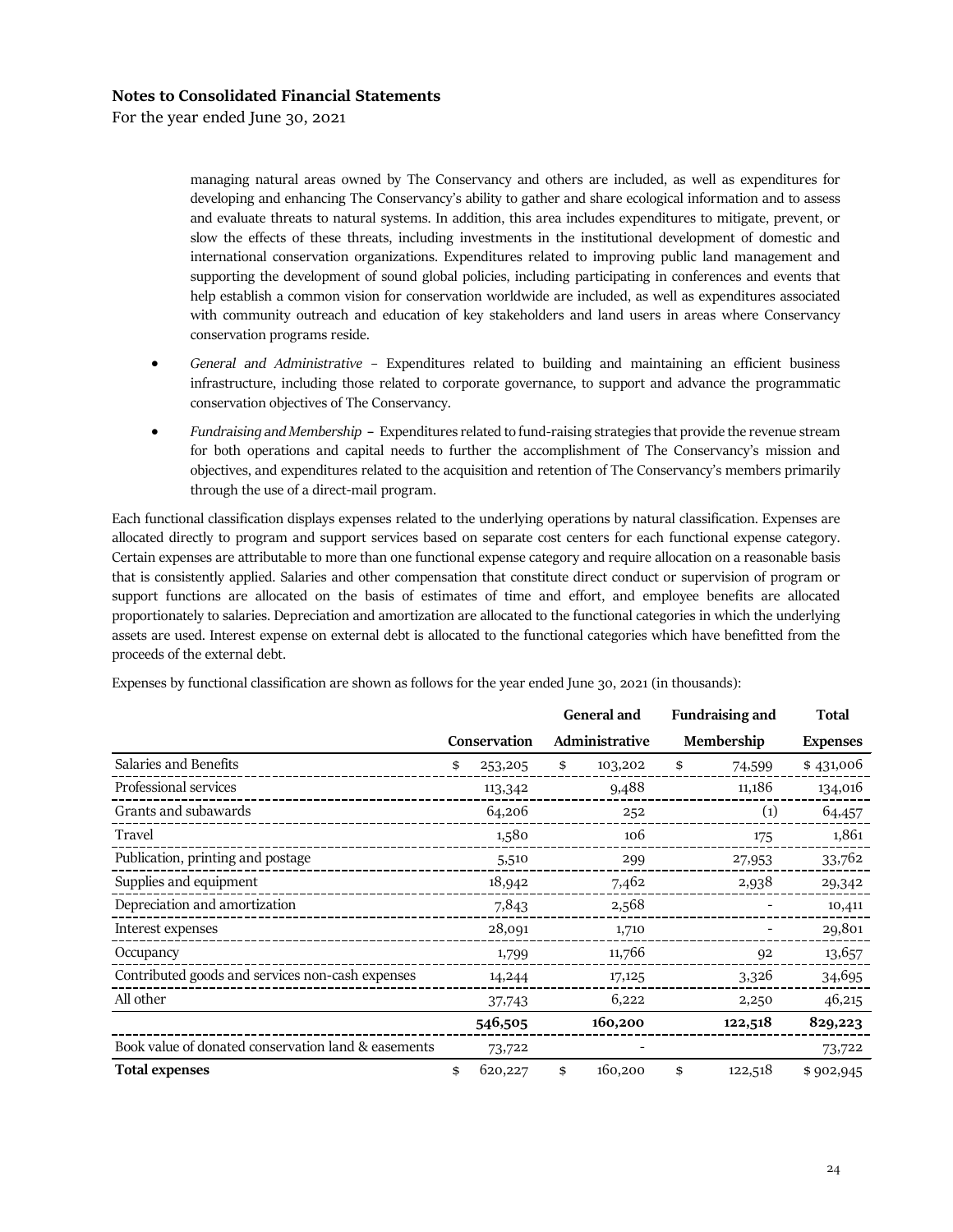For the year ended June 30, 2021

### **Note 20. Noncontrolling Interests**

The Conservancy is a general partner in partnerships in which third parties have noncontrolling equity investments, which are separately presented on the consolidated statement of position as a component of net assets without donor restriction.

Changes in consolidated net assets without donor restrictions for the year ended June 30, 2021 are summarized as follows (in thousands):

|                                                            |                   |      |                       | <b>Total net assets</b> |
|------------------------------------------------------------|-------------------|------|-----------------------|-------------------------|
|                                                            | Controlling       |      | <b>Noncontrolling</b> | without donor           |
|                                                            | <b>Interests</b>  |      | interests             | restrictions            |
| Net assets without donor restrictions at beginning of year | \$<br>5,551,841   | \$   | 41,855                | \$<br>5,593,696         |
| Change in net assets from operating activities             | 271,967           |      | (654)                 | 271,313                 |
| Contributions from noncontrolling interests                |                   |      | 25,350                | 25,350                  |
| Other changes in net assets from non-operating activities  | 360,563           |      | 654                   | 361,217                 |
| Total net assets without donor restrictions                | \$<br>6, 184, 371 | - \$ | 67,205                | \$<br>6,251,576         |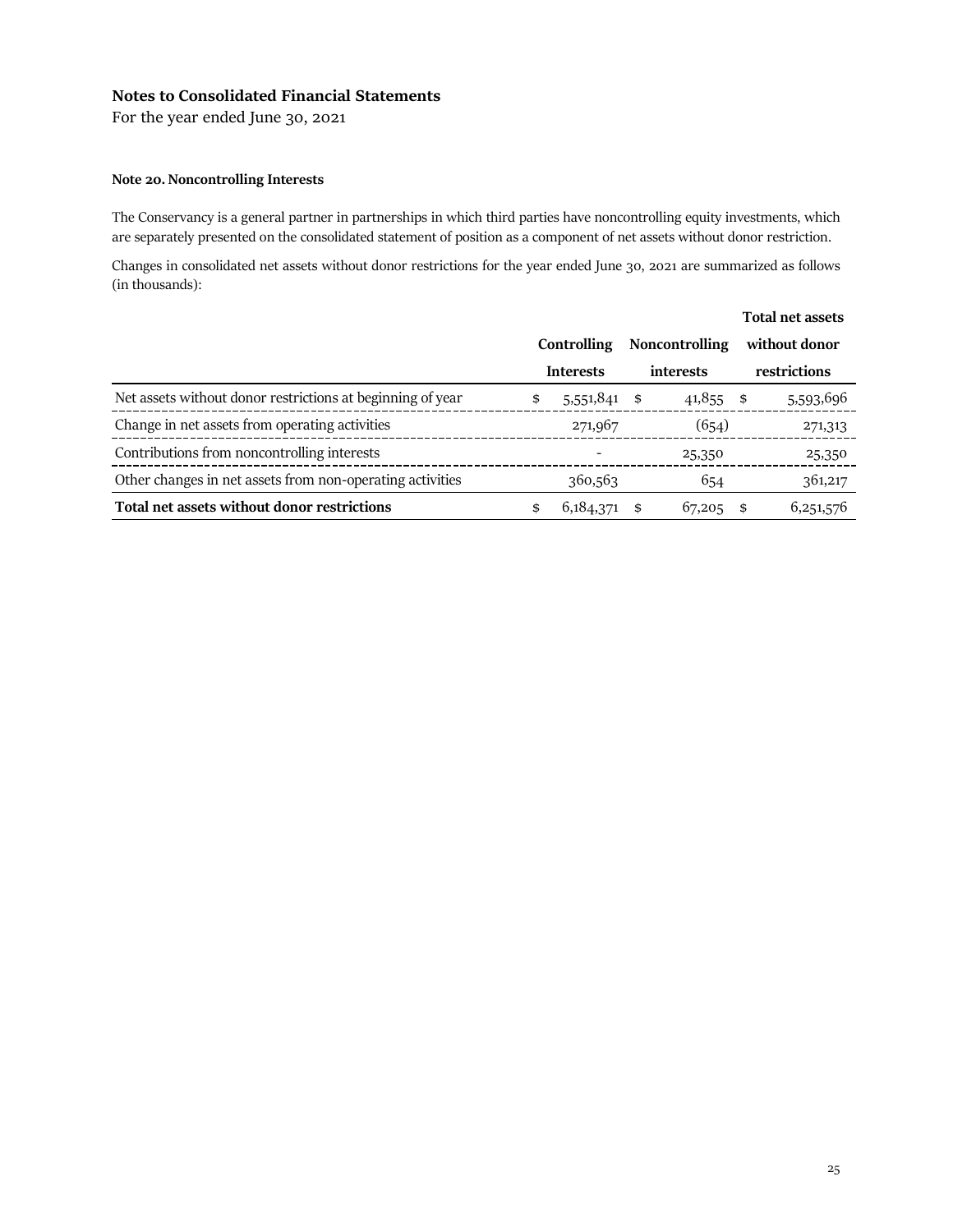For the years ended June 30, 2021 and 2020

## **Supplemental Schedules**

The following supplemental schedules include the consolidated statements of financial position as of June 30, 2021 (with comparative totals as of June 30, 2020) and the summarized consolidated statements of activities for the year ended June 30, 2021 (with comparative totals for the year ended June 30, 2020).

While these schedules are not required under Generally Accepted Accounting Principles, they provide useful additional detail to help the user of these financial statements understand how funds are spent, as well as providing prior year comparisons.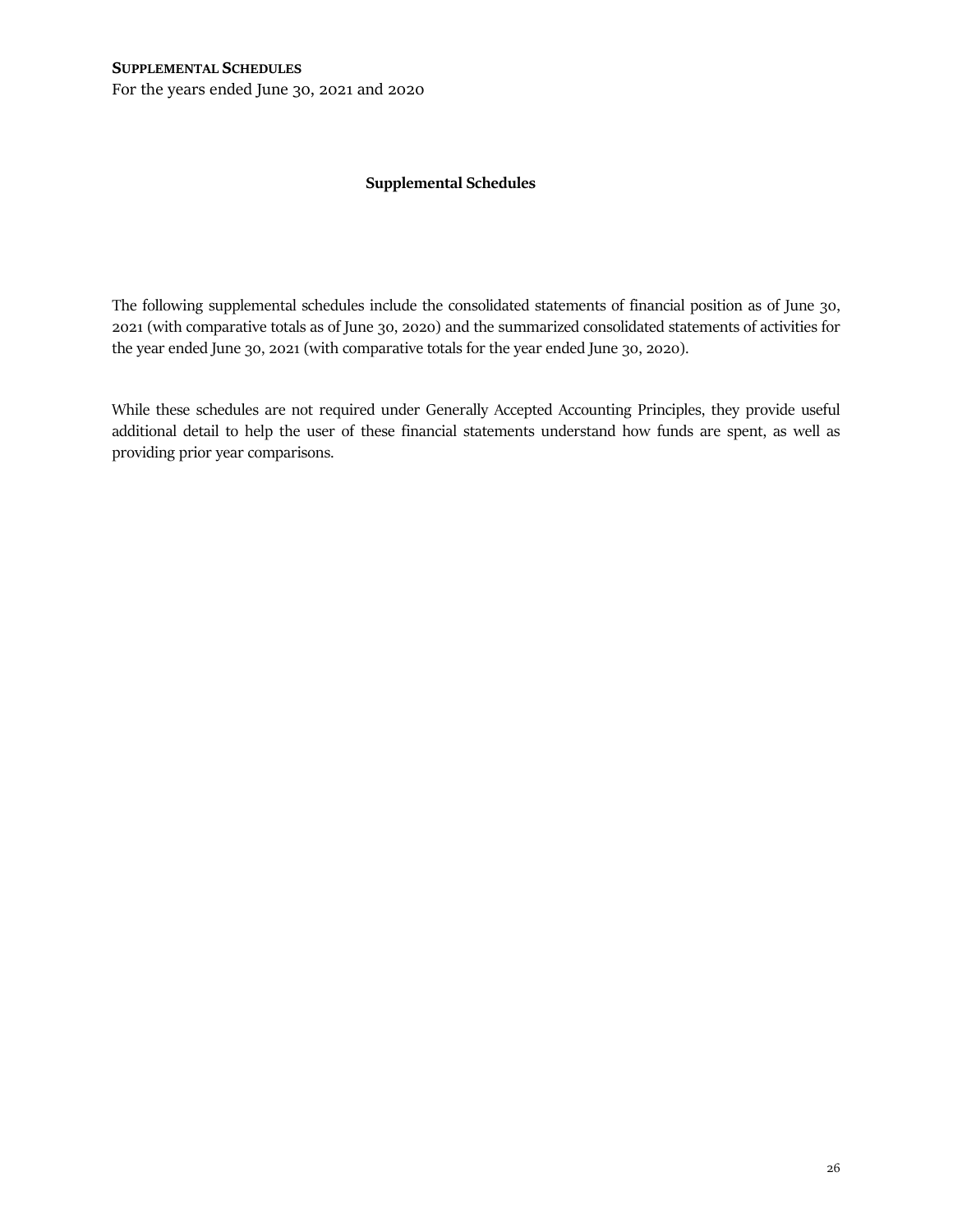# **SUPPLEMENTAL SCHEDULES – CONSOLIDATED STATEMENTS OF FINANCIAL POSITION**

As of June 30, 2021 and 2020

| <b>Assets</b>                                                                          | 2021            | 2020            |
|----------------------------------------------------------------------------------------|-----------------|-----------------|
| Cash and cash equivalents                                                              | \$<br>116,054   | \$<br>76,606    |
| Restricted cash and cash equivalents                                                   | 47,675          | 29,813          |
| Restricted short-term investments                                                      | 35,578          | 35,307          |
| Government grants and contracts receivable                                             | 20,754          | 32,285          |
| Notes and other receivables                                                            | 77,164          | 63,979          |
| Deposits, prepaid expenses and other assets                                            | 93,058          | 17,794          |
| Pledges receivable, net                                                                | 233,861         | 236,719         |
| Securities pledged under securities lending agreement                                  | 61,265          | 37,081          |
| Non-conservation lands                                                                 | 10,712          | 10,016          |
| Investments                                                                            | 3,360,086       | 2,592,077       |
| Right of use assets                                                                    | 42,337          | 48,771          |
| Property and equipment, net                                                            | 151,504         | 152,334         |
| Conservation lands                                                                     | 2,171,166       | 2,150,851       |
| Conservation easements                                                                 | 2,415,002       | 2,386,747       |
| <b>Total Assets</b>                                                                    | \$<br>8,836,216 | \$<br>7,870,380 |
| <b>Liabilities</b>                                                                     |                 |                 |
| Accounts payable and accrued liabilities                                               | \$<br>144,021   | \$<br>145,425   |
| Payable under securities lending agreement                                             | 61,265          | 37,081          |
| Deferred revenue and refundable advances                                               | 164,700         | 126,181         |
| Lease liabilities                                                                      | 48,594          | 54,746          |
| Bonds and notes payable - Non-recourse                                                 |                 | 23,000          |
| Bonds and notes payable - Recourse                                                     | 305,522         | 315,123         |
| Split interest arrangements payable                                                    | 222,853         | 202,283         |
| <b>Total Liabilities</b>                                                               | 946,955         | 903,839         |
| <b>Net Assets</b>                                                                      |                 |                 |
| Without donor restrictions, including noncontrolling interests of \$67,205 in 2021 and |                 |                 |
| \$41,855 in 2020                                                                       | \$<br>6,251,576 | \$<br>5,593,696 |
| With donor restrictions                                                                | 1,637,685       | 1,372,845       |
| <b>Total Net Assets</b>                                                                | 7,889,261       | 6,966,541       |
| <b>Total Liabilities and Net Assets</b>                                                | \$<br>8,836,216 | \$<br>7,870,380 |